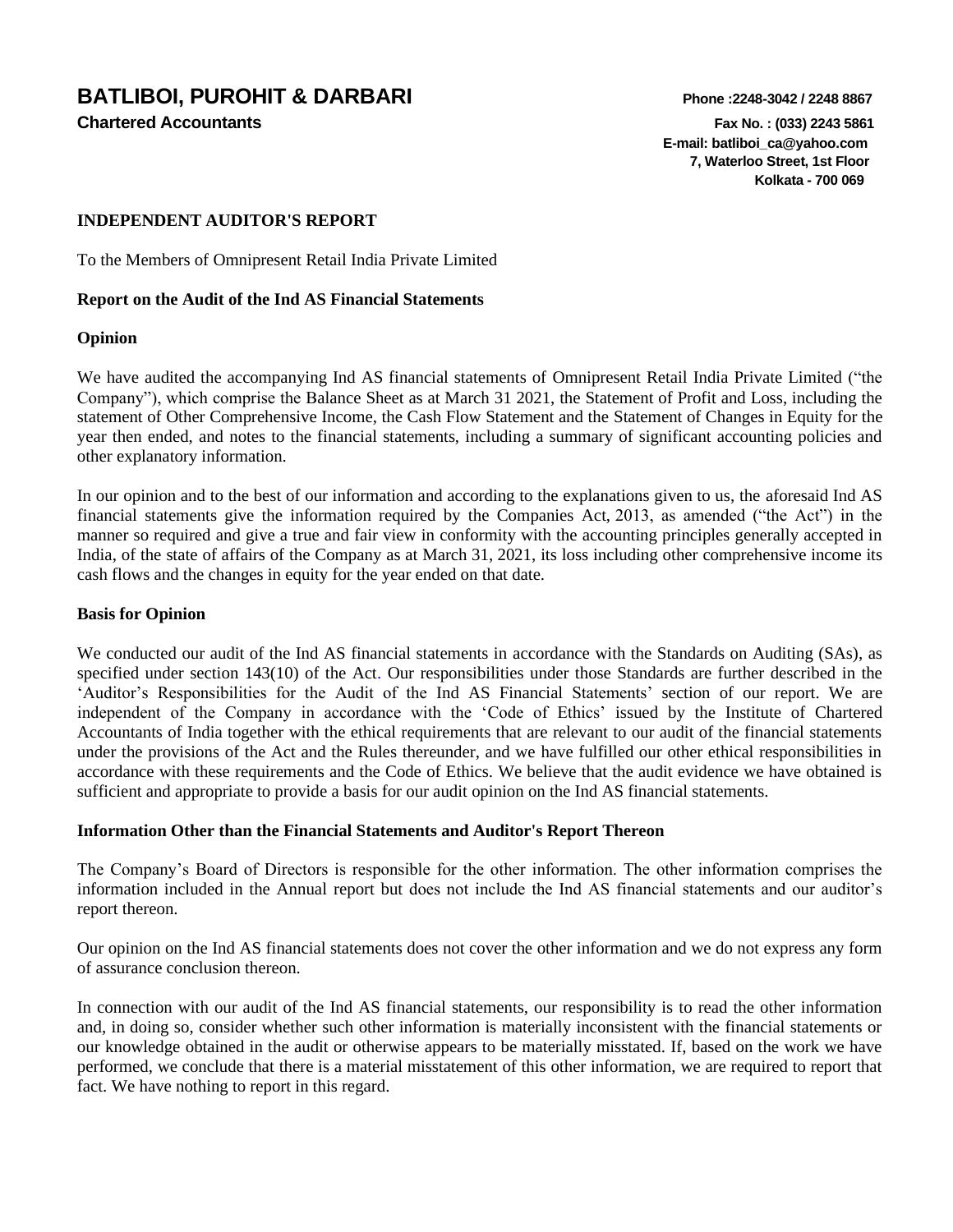# **Responsibilities of Management and Those Charged with Governance for the Financial Statements**

The Company's Board of Directors is responsible for the matters stated in section 134(5) of the Act with respect to the preparation of these Ind AS financial statements that give a true and fair view of the financial position, financial performance including other comprehensive income, cash flows and changes in equity of the Company in accordance with the accounting principles generally accepted in India, including the Indian Accounting Standards (Ind AS) specified under section 133 of the Act read with the Companies (Indian Accounting Standards) Rules, 2015, as amended. This responsibility also includes maintenance of adequate accounting records in accordance with the provisions of the Act for safeguarding of the assets of the Company and for preventing and detecting frauds and other irregularities; selection and application of appropriate accounting policies; making judgments and estimates that are reasonable and prudent; and the design, implementation and maintenance of adequate internal financial controls, that were operating effectively for ensuring the accuracy and completeness of the accounting records, relevant to the preparation and presentation of the Ind AS financial statements that give a true and fair view and are free from material misstatement, whether due to fraud or error.

In preparing the Ind AS financial statements, management is responsible for assessing the Company's ability to continue as a going concern, disclosing, as applicable, matters related to going concern and using the going concern basis of accounting unless management either intends to liquidate the Company or to cease operations, or has no realistic alternative but to do so.

Those Board of Directors are also responsible for overseeing the Company's financial reporting process.

# **Auditor's Responsibilities for the Audit of the Financial Statements**

Our objectives are to obtain reasonable assurance about whether the Ind AS financial statements as a whole are free from material misstatement, whether due to fraud or error, and to issue an auditor's report that includes our opinion. Reasonable assurance is a high level of assurance but is not a guarantee that an audit conducted in accordance with SAs will always detect a material misstatement when it exists. Misstatements can arise from fraud or error and are considered material if, individually or in the aggregate, they could reasonably be expected to influence the economic decisions of users taken on the basis of these Ind AS financial statements.

As part of an audit in accordance with SAs, we exercise professional judgment and maintain professional skepticism throughout the audit. We also:

- Identify and assess the risks of material misstatement of the Ind AS financial statements, whether due to fraud or error, design and perform audit procedures responsive to those risks, and obtain audit evidence that is sufficient and appropriate to provide a basis for our opinion. The risk of not detecting a material misstatement resulting from fraud is higher than for one resulting from error, as fraud may involve collusion, forgery, intentional omissions, misrepresentations, or the override of internal control.
- Obtain an understanding of internal control relevant to the audit in order to design audit procedures that are appropriate in the circumstances. Under section 143(3)(i) of the Act, we are also responsible for expressing our opinion on whether the Company has adequate internal financial controls system in place and the operating effectiveness of such controls.
- Evaluate the appropriateness of accounting policies used and the reasonableness of accounting estimates and related disclosures made by management.
- Conclude on the appropriateness of management's use of the going concern basis of accounting and, based on the audit evidence obtained, whether a material uncertainty exists related to events or conditions that may cast significant doubt on the Company's ability to continue as a going concern. If we conclude that a material uncertainty exists, we are required to draw attention in our auditor's report to the related disclosures in the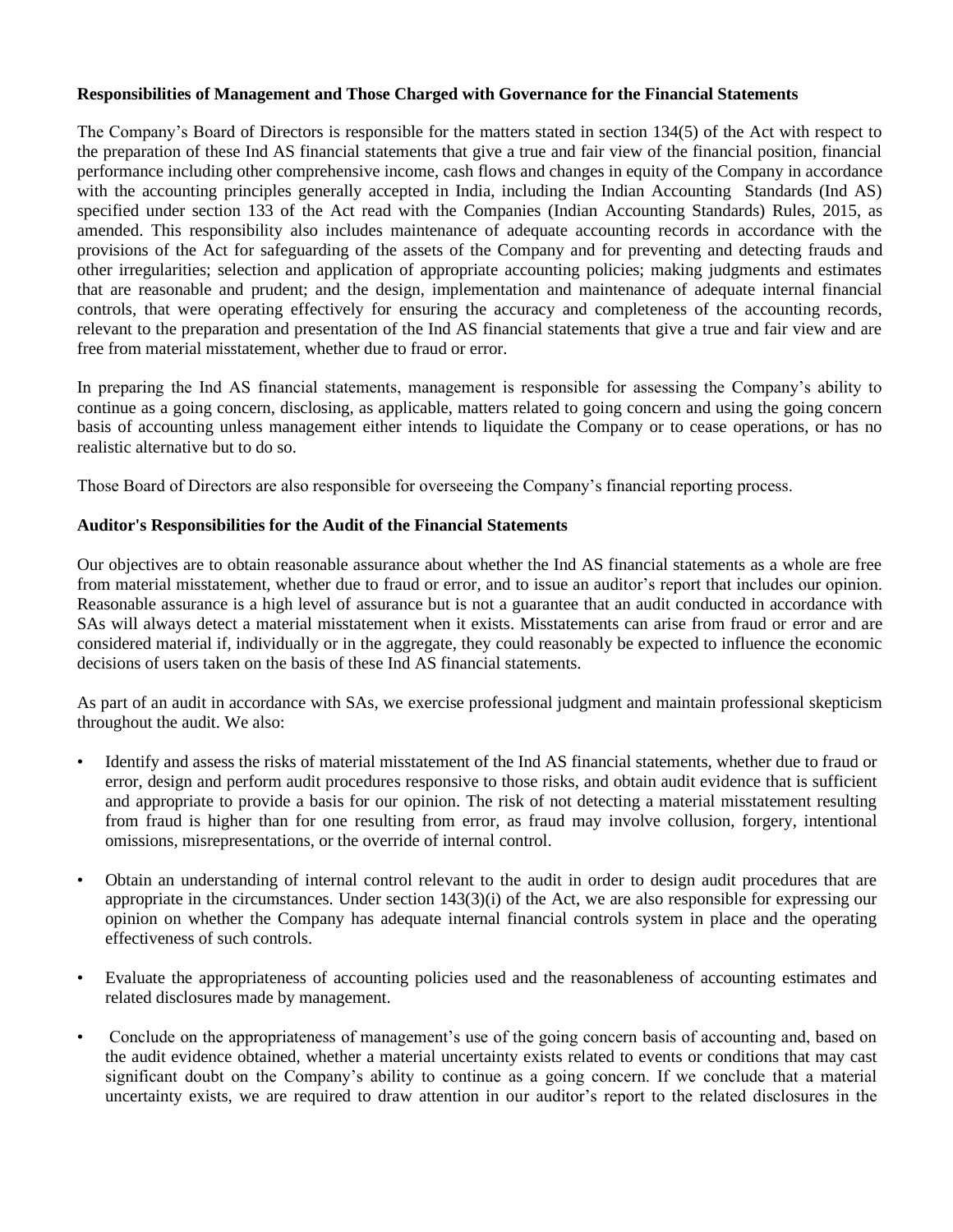financial statements or, if such disclosures are inadequate, to modify our opinion. Our conclusions are based on the audit evidence obtained up to the date of our auditor's report. However, future events or conditions may cause the Company to cease to continue as a going concern.

• Evaluate the overall presentation, structure and content of the Ind AS financial statements, including the disclosures, and whether the Ind AS financial statements represent the underlying transactions and events in a manner that achieves fair presentation.

We communicate with those charged with governance regarding, among other matters, the planned scope and timing of the audit and significant audit findings, including any significant deficiencies in internal control that we identify during our audit.

We also provide those charged with governance with a statement that we have complied with relevant ethical requirements regarding independence, and to communicate with them all relationships and other matters that may reasonably be thought to bear on our independence, and where applicable, related safeguards.

From the matters communicated with those charged with governance, we determine those matters that were of most significance in the audit of the Ind AS financial statements for the financial year ended March 31, 2021 and are therefore the key audit matters. We describe these matters in our auditor's report unless law or regulation precludes public disclosure about the matter or when, in extremely rare circumstances, we determine that a matter should not be communicated in our report because the adverse consequences of doing so would reasonably be expected to outweigh the public interest benefits of such communication.

# **Report on Other Legal and Regulatory Requirements**

- 1. As required by the Companies (Auditor's Report) Order, 2016 ("the Order"), issued by the Central Government of India in terms of sub-section (11) of section 143 of the Act, we give in the "Annexure 1" a statement on the matters specified in paragraphs 3 and 4 of the Order.
- 2. As required by Section 143(3) of the Act, we report that:
	- (a) We have sought and obtained all the information and explanations which to the best of our knowledge and belief were necessary for the purposes of our audit;
	- (b) In our opinion, proper books of account as required by law have been kept by the Company so far as it appears from our examination of those books;
	- (c) The Balance Sheet, the Statement of Profit and Loss including the Statement of Other Comprehensive Income, the Cash Flow Statement and Statement of Changes in Equity dealt with by this Report are in agreement with the books of account;
	- (d) In our opinion, the aforesaid Ind AS financial statements comply with the Accounting Standards specified under Section 133 of the Act, read with Companies (Indian Accounting Standards) Rules, 2015, as amended;
	- (e) On the basis of the written representations received from the directors as on March 31, 2021 taken on record by the Board of Directors, none of the directors is disqualified as on March 31, 2021 from being appointed as a director in terms of Section 164 (2) of the Act;
	- (f) With respect to the adequacy of the internal financial controls over financial reporting of the Company with reference to these Ind AS financial statements and the operating effectiveness of such controls, refer to our separate Report in "Annexure 2" to this report;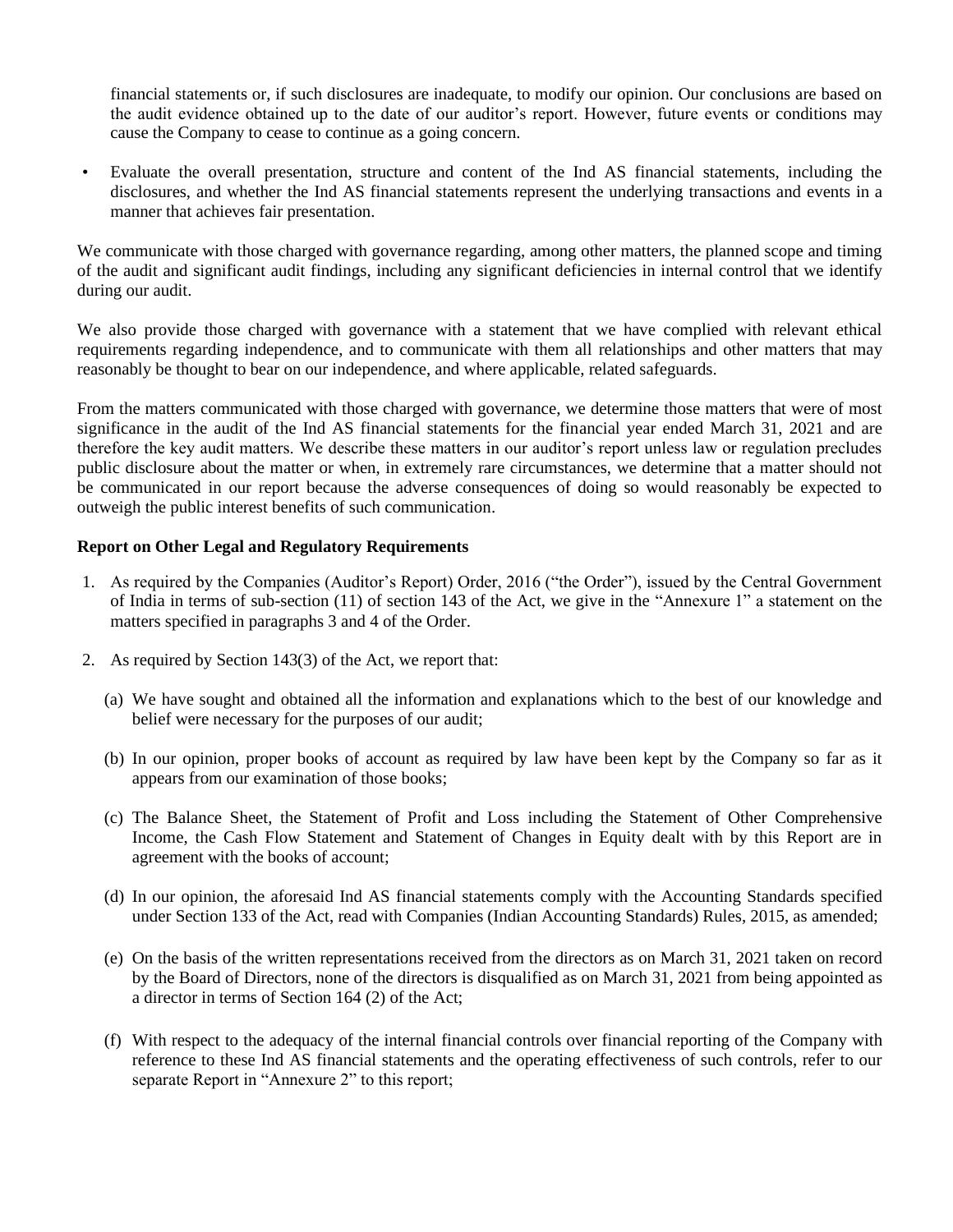- (g) In our opinion, the managerial remuneration for the year ended March 31, 2021 has been paid by the Company to its directors in accordance with the provisions of section 197 read with Schedule V to the Act;
- (h) With respect to the other matters to be included in the Auditor's Report in accordance with Rule 11 of the Companies (Audit and Auditors) Rules, 2014, as amended in our opinion and to the best of our information and according to the explanations given to us:
	- i. The Company does not have any pending litigations which would impact its financial position;
	- ii. The Company did not have any long-term contracts including derivative contracts for which there were any material foreseeable losses;
	- iii. There were no amounts which were required to be transferred to the Investor Education and Protection Fund by the Company.

**For Batliboi, Purohit & Darbari** Chartered Accountants Firm Registration Number: 303086E

**Hemal Mehta** Partner Membership number: 063404 UDIN: 21063404AAAAGL3011

Place: Kolkata Date: 12<sup>th</sup> June 2021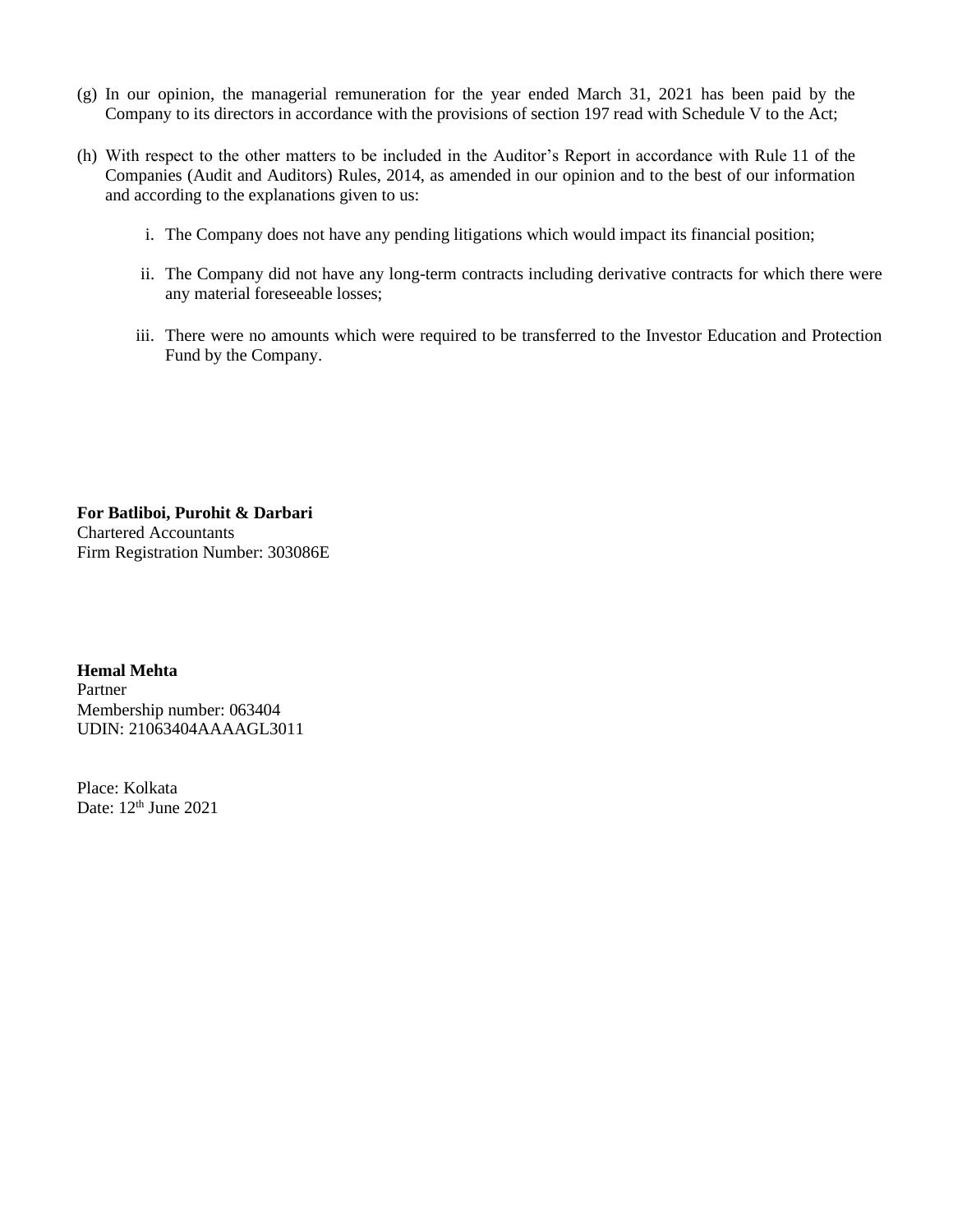# **ANNEXURE 1 TO THE INDEPENDENT AUDITOR'S REPORT OF EVEN DATE ON THE FINANCIAL STATEMENTS OF OMNIPRESENT RETAIL INDIA PRIVATE LIMITED**

# **Report on the Companies (Auditor's report) Order, 2016 ('the Order') under sub-section (11) of section 143 of the Act**

- i. (a) The Company has maintained proper records showing full particulars, including quantitative details and situation of fixed assets.
	- (b) All property, plant & equipment have been physically verified by the management during the year and there is a regular programme of verification which in our opinion is reasonable having regard to the size of the company and nature of its assets. No material discrepancies were noticed on such verification.
	- (c) According to the information and explanations given by the management, there are no immovable properties, included in property, plant and equipment of the company and accordingly, the requirements under paragraph 3(i)(c) of the Order are not applicable to the Company.
- ii. The Company during the reporting year was engaged in the business of delivery of goods on commission basis and trading of goods namely groceries items through its online portal. The purchase of goods are made solely on the basis of sales orders received and thus does not carry any inventory at any point during the year, such being the case, reporting on para 3(ii) of the Order are not applicable.
- iii. According to the information and explanations given to us, the Company has not granted any loans, secured or unsecured to companies, firms, Limited Liability Partnerships or other parties covered in the register maintained under section 189 of the Companies Act, 2013. Accordingly, the provisions of clause 3(iii)(a), (b) and (c) of the Order are not applicable to the Company and hence not commented upon.
- iv. In our opinion and according to the information and explanations given to us, the Company has not either directly or indirectly, granted any loan to any of its directors or to any other person in whom the director is interested, in accordance with the provisions of section 185 of the Act and the Company has not made investments through more than two layers of investment companies in accordance with the provisions of section 186 of the Act. Accordingly, provisions stated in paragraph 3(iv) of the Order are not applicable to the Company.
- v. The Company has not accepted any deposits within the meaning of Sections 73 to 76 of the Act and the Companies (Acceptance of Deposits) Rules, 2014 (as amended). Accordingly, the provisions of clause 3(v) of the Order are not applicable.
- vi. To the best of our knowledge and as explained, the Central Government has not specified the maintenance of cost records under Section 148(1) of the Companies Act, 2013, for the products/services of the Company.
- vii. (a) Undisputed statutory dues including provident fund, employees' state insurance, income-tax, sales-tax, service tax, duty of custom, duty of excise, value added tax, goods and service tax, cess and other statutory dues have generally been regularly deposited with the appropriate authorities.
	- (b) According to the information and explanations given to us, no undisputed amounts payable in respect of provident fund, employees' state insurance, income-tax, service tax, sales-tax, duty of custom, duty of excise, value added tax, goods and service tax, cess and other statutory dues were outstanding, at the year end, for a period of more than six months from the date they became payable.
	- (c) According to the information and explanation given to us and the records of the Company examined by us, there are no dues of income tax, goods and service tax, customs duty, cess and any other statutory dues which have not been deposited on account of any dispute.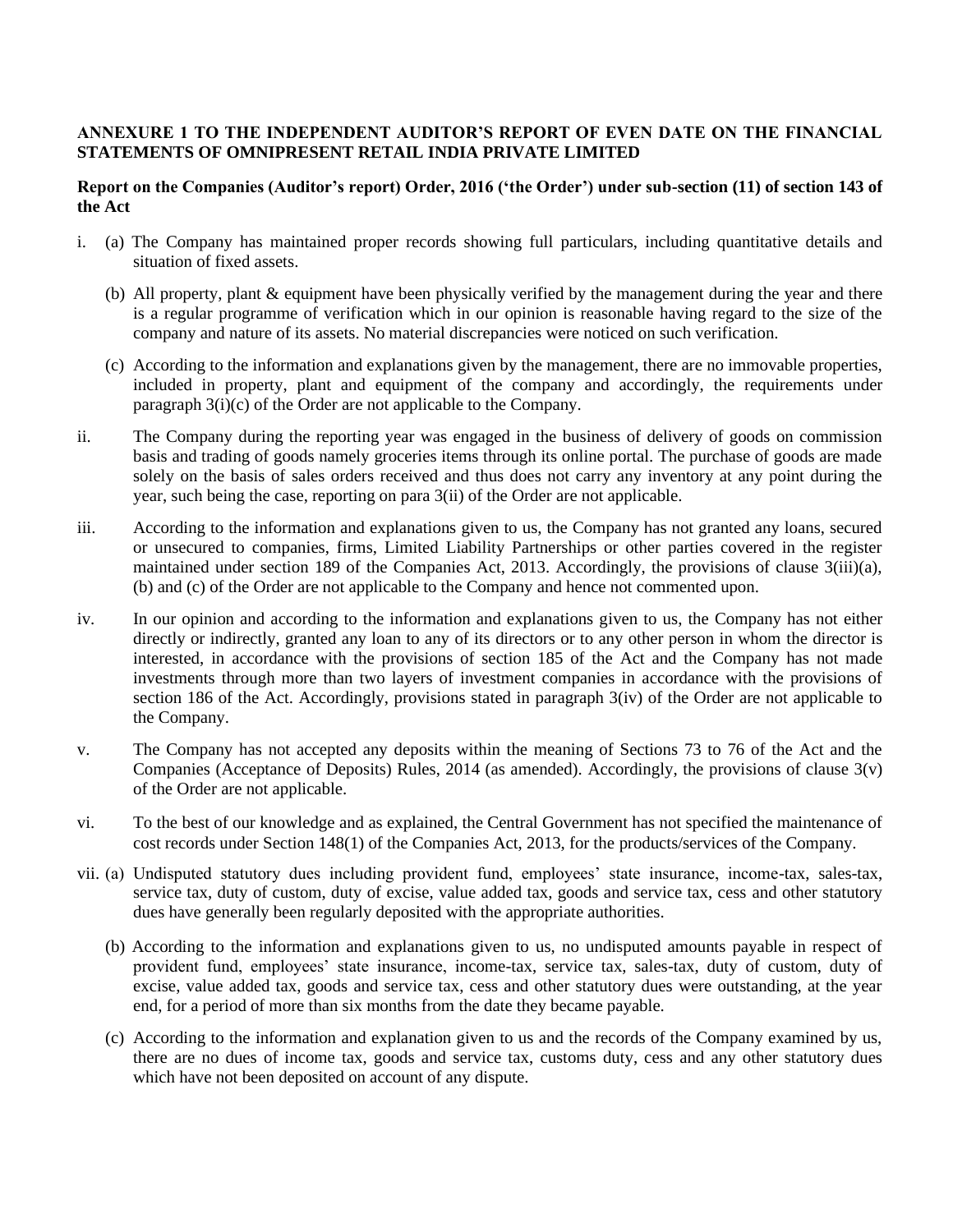- viii. The Company did not have any outstanding loans or borrowing dues in respect of a financial institution or bank or to government or dues to debenture holders during the year.
- ix. According to the information and explanations given by the management, the Company has not raised any money way of initial public offer / further public offer / debt instruments and term loans hence, reporting under clause (ix) is not applicable to the Company and hence not commented upon.
- x. Based upon the audit procedures performed for the purpose of reporting the true and fair view of the financial statements and according to the information and explanations given by the management, we report that no fraud by the company or no fraud / material fraud on the company by the officers and employees of the Company has been noticed or reported during the year.
- xi. According to the information and explanations given by the management, the managerial remuneration has been paid in accordance with the requisite approvals mandated by the provisions of section 197 read with Schedule V to the Companies Act, 2013.
- xii. In our opinion, the Company is not a nidhi company. Therefore, the provisions of clause 3(xii) of the order are not applicable to the Company and hence not commented upon.
- xiii. According to the information and explanations given by the management, transactions with the related parties are in compliance with section 177 and 188 of Companies Act, 2013 where applicable and the details have been disclosed in the notes to the financial statements, as required by the applicable accounting standards.
- xiv. According to the information and explanations given to us and on an overall examination of the Balance Sheet, the company has not made any preferential allotment or private placement of shares or fully or partly convertible debentures during the year under review and hence, reporting requirements under clause  $3(xiv)$ are not applicable to the company and, not commented upon.
- xv. According to the information and explanations given by the management, the Company has not entered into any non-cash transactions with directors or persons connected with him as referred to in section 192 of Companies Act, 2013.
- xvi. According to the information and explanations given to us, the provisions of section 45-IA of the Reserve Bank of India Act, 1934 are not applicable to the Company.

**For Batliboi, Purohit & Darbari** Chartered Accountants Firm Registration Number: 303086E

**Hemal Mehta** Partner Membership number: 063404 UDIN: 21063404AAAAGL3011

Place: Kolkata Date: 12<sup>th</sup> June 2021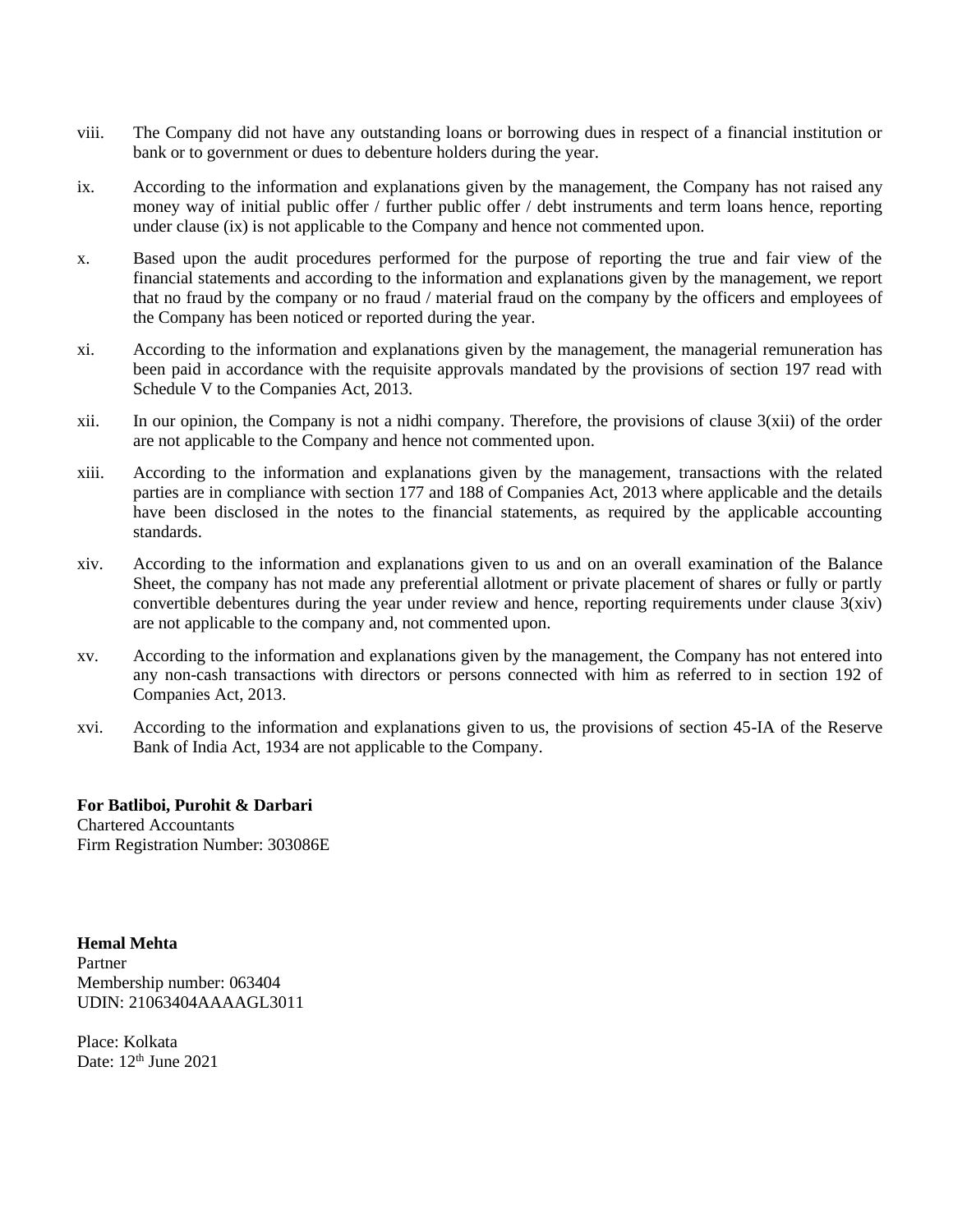# **ANNEXURE 2 TO THE INDEPENDENT AUDITOR'S REPORT OF EVEN DATE ON THE FINANCIAL STATEMENTS OF OMNIPRESENT RETAIL INDIA PRIVATE LIMITED**

# **Report on the Internal Financial Controls under Clause (i) of Sub-section 3 of Section 143 of the Companies Act, 2013 ("the Act")**

We have audited the internal financial controls over financial reporting of Omnipresent Retail India Private Limited ("the Company") as of March 31, 2021 in conjunction with our audit of the financial statements of the Company for the year ended on that date.

# **Management's Responsibility for Internal Financial Controls**

The Company's Management is responsible for establishing and maintaining internal financial controls based on the internal control over financial reporting criteria established by the Company considering the essential components of internal control stated in the Guidance Note on Audit of Internal Financial Controls Over Financial Reporting issued by the Institute of Chartered Accountants of India. These responsibilities include the design, implementation and maintenance of adequate internal financial controls that were operating effectively for ensuring the orderly and efficient conduct of its business, including adherence to the Company's policies, the safeguarding of its assets, the prevention and detection of frauds and errors, the accuracy and completeness of the accounting records, and the timely preparation of reliable financial information, as required under the Companies Act, 2013.

# **Auditor's Responsibility**

Our responsibility is to express an opinion on the Company's internal financial controls over financial reporting with reference to these financial statements based on our audit. We conducted our audit in accordance with the Guidance Note on Audit of Internal Financial Controls Over Financial Reporting (the "Guidance Note") and the Standards on Auditing as specified under section 143(10) of the Companies Act, 2013, to the extent applicable to an audit of internal financial controls and, both issued by the Institute of Chartered Accountants of India. Those Standards and the Guidance Note require that we comply with ethical requirements and plan and perform the audit to obtain reasonable assurance about whether adequate internal financial controls over financial reporting with reference to these financial statements was established and maintained and if such controls operated effectively in all material respects.

Our audit involves performing procedures to obtain audit evidence about the adequacy of the internal financial controls over financial reporting with reference to these financial statements and their operating effectiveness. Our audit of internal financial controls over financial reporting included obtaining an understanding of internal financial controls over financial reporting with reference to these financial statements, assessing the risk that a material weakness exists, and testing and evaluating the design and operating effectiveness of internal control based on the assessed risk. The procedures selected depend on the auditor's judgement, including the assessment of the risks of material misstatement of the financial statements, whether due to fraud or error.

We believe that the audit evidence we have obtained is sufficient and appropriate to provide a basis for our audit opinion on the internal financial controls over financial reporting with reference to these financial statements.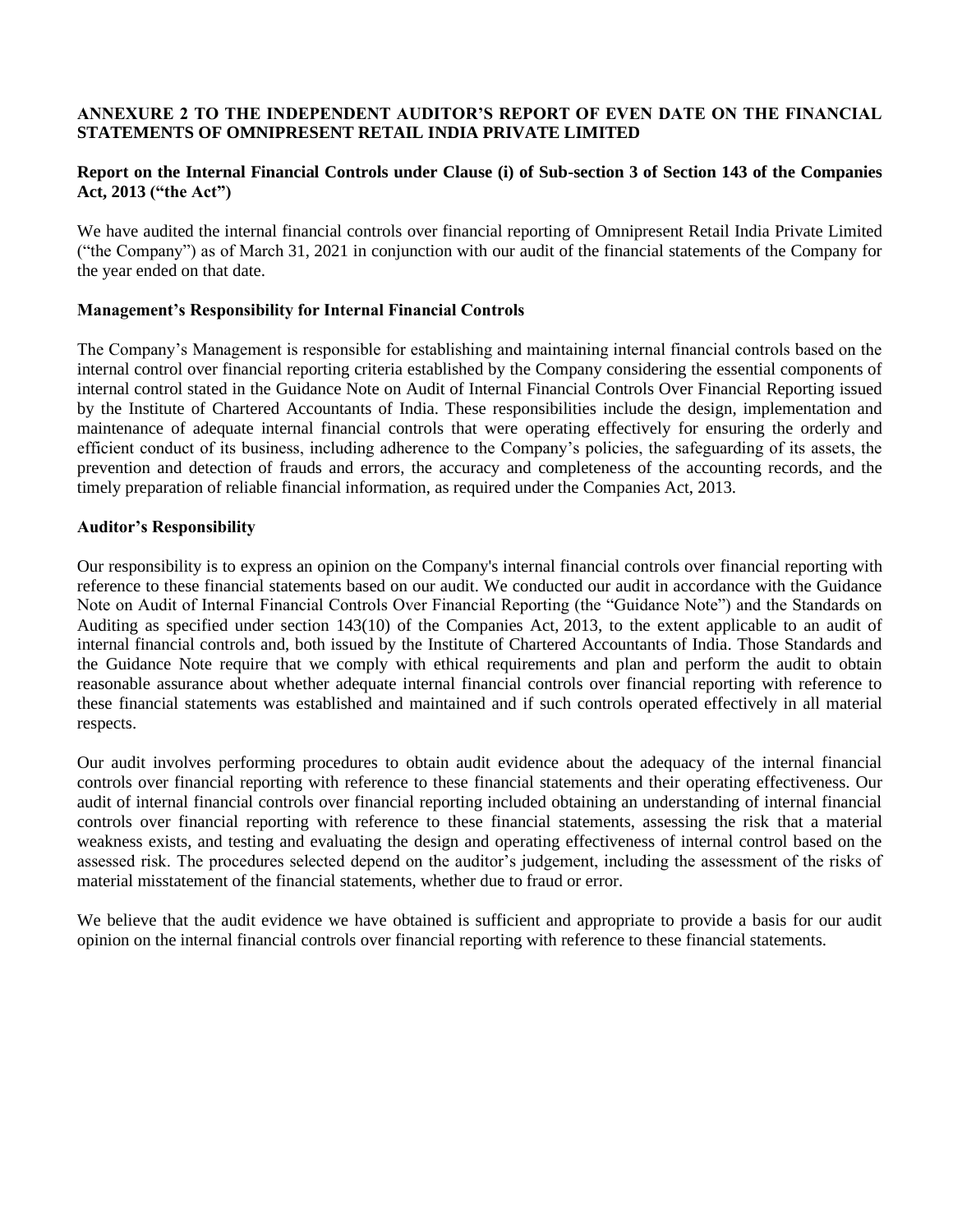# **Meaning of Internal Financial Controls Over Financial Reporting with Reference to these Financial Statements**

A company's internal financial control over financial reporting with reference to these financial statements is a process designed to provide reasonable assurance regarding the reliability of financial reporting and the preparation of financial statements for external purposes in accordance with generally accepted accounting principles. A company's internal financial control over financial reporting with reference to these financial statements includes those policies and procedures that (1) pertain to the maintenance of records that, in reasonable detail, accurately and fairly reflect the transactions and dispositions of the assets of the company; (2) provide reasonable assurance that transactions are recorded as necessary to permit preparation of financial statements in accordance with generally accepted accounting principles, and that receipts and expenditures of the company are being made only in accordance with authorisations of management and directors of the company; and (3) provide reasonable assurance regarding prevention or timely detection of unauthorised acquisition, use, or disposition of the company's assets that could have a material effect on the financial statements.

# **Inherent Limitations of Internal Financial Controls Over Financial Reporting with Reference to these Financial Statements**

Because of the inherent limitations of internal financial controls over financial reporting with reference to these financial statements, including the possibility of collusion or improper management override of controls, material misstatements due to error or fraud may occur and not be detected. Also, projections of any evaluation of the internal financial controls over financial reporting with reference to these financial statements to future periods are subject to the risk that the internal financial control over financial reporting with reference to these financial statements may become inadequate because of changes in conditions, or that the degree of compliance with the policies or procedures may deteriorate.

# **Opinion**

In our opinion, the Company has, in all material respects, adequate internal financial controls over financial reporting with reference to these financial statements and such internal financial controls over financial reporting with reference to these financial statements were operating effectively as at March 31, 2021, based on the internal control over financial reporting criteria established by the Company considering the essential components of internal control stated in the Guidance Note on Audit of Internal Financial Controls Over Financial Reporting issued by the Institute of Chartered Accountants of India.

**For Batliboi, Purohit & Darbari** Chartered Accountants Firm Registration Number: 303086E

**Hemal Mehta** Partner Membership number: 063404 UDIN: 21063404AAAAGL3011

Place: Kolkata Date: 12<sup>th</sup> June 2021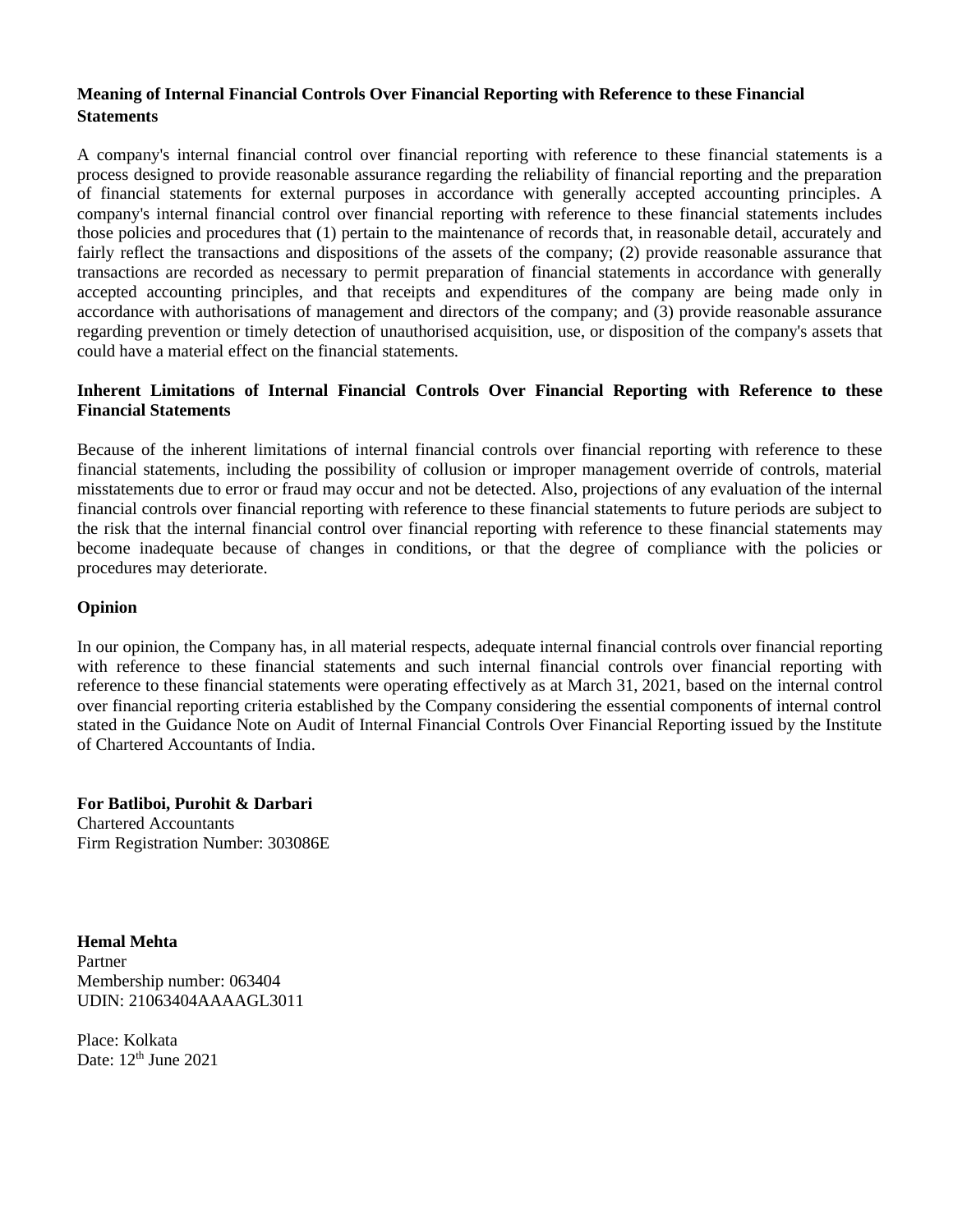# **Omnipresent Retail India Private Limited Registered office: 31, Netaji Subhas Road, Duncan House, Kolkata - 700001, West Bengal CIN : U51909WB2011PTC242691**

**Balance Sheet as at 31st March 2021** 

|                                                                                             | Note                | As at<br><b>31st March 2021</b><br>₹ in lakhs | As at<br><b>31st March 2020</b><br>₹ in lakhs |
|---------------------------------------------------------------------------------------------|---------------------|-----------------------------------------------|-----------------------------------------------|
| <b>ASSETS</b>                                                                               |                     |                                               |                                               |
| <b>Non-current assets</b>                                                                   |                     |                                               |                                               |
| Property, plant and equipment                                                               | $\overline{4}$      | 28.13                                         | 28.97                                         |
| Intangible assets                                                                           | 5                   | 293.59                                        | 307.55                                        |
| Intangible assets under development                                                         |                     |                                               |                                               |
| Financial assets                                                                            |                     |                                               |                                               |
| Other financial assets<br>(i)                                                               | 8                   | 4.01                                          | 3.89                                          |
| Non-current tax assets (net)                                                                |                     | 14.51                                         | 28.02                                         |
| Other non-current assets                                                                    | 9                   | $\overline{\phantom{a}}$                      | $\overline{a}$                                |
| <b>Total non-current assets</b>                                                             |                     | 340.24                                        | 368.43                                        |
|                                                                                             |                     |                                               |                                               |
| <b>Current assets</b>                                                                       |                     |                                               |                                               |
| Financial assets                                                                            |                     |                                               |                                               |
| Trade Receivable<br>(i)                                                                     | 6                   | 302.55                                        | 37.16                                         |
| Cash and cash equivalents<br>(ii)                                                           | $\overline{7}$<br>8 | 27.00                                         | 10.82                                         |
| (iii) Other financial assets                                                                |                     | 18.91<br>7.39                                 | 1.30<br>7.39                                  |
| Current tax assets (net)<br>Other current assets                                            | 9                   |                                               | 210.01                                        |
| <b>Total current assets</b>                                                                 |                     | 374.52<br>730.37                              | 266.68                                        |
|                                                                                             |                     |                                               |                                               |
| <b>TOTAL ASSETS</b>                                                                         |                     | 1,070.61                                      | 635.11                                        |
| <b>EQUITY AND LIABILITIES</b>                                                               |                     |                                               |                                               |
| <b>EQUITY</b>                                                                               |                     |                                               |                                               |
| Equity share capital                                                                        | 10                  | 7,719.66                                      | 5,654.66                                      |
| Other equity                                                                                | 11                  | (7,045.79)                                    | (5,330.83)                                    |
| <b>Total equity</b>                                                                         |                     | 673.87                                        | 323.83                                        |
| <b>LIABILITIES</b>                                                                          |                     |                                               |                                               |
| <b>Non-current liabilities</b>                                                              |                     |                                               |                                               |
| Provisions                                                                                  | 15                  | 17.34                                         | 9.38                                          |
| <b>Total non-current liabilities</b>                                                        |                     | 17.34                                         | 9.38                                          |
| <b>Current liabilities</b>                                                                  |                     |                                               |                                               |
| Financial liabilities                                                                       |                     |                                               |                                               |
| Trade payables<br>(i)                                                                       | 12                  |                                               |                                               |
| - Total outstanding dues of micro enterprises and small enterprises                         |                     |                                               |                                               |
| - Total outstanding dues of creditors other than micro enterprises<br>and small enterprises |                     | 290.58                                        | 244.98                                        |
| Other financial liabilities<br>(ii)                                                         | 13                  | 45.86                                         | 34.08                                         |
| Other current liabilities                                                                   | 14                  | 42.70                                         | 22.75                                         |
| Provisions                                                                                  | 15                  | 0.26                                          | 0.09                                          |
| <b>Total current liabilities</b>                                                            |                     | 379.40                                        | 301.90                                        |
| TOTAL EQUITY AND LIABILITIES                                                                |                     | 1,070.61                                      | 635.11                                        |
|                                                                                             |                     |                                               |                                               |

**The accompanying notes form an integral part of these financial statements.**

As per our report of even date attached For and on behalf of Board of Directors

# **For Batliboi, Purohit & Darbari**

Chartered Accountants Firm registration number - 303086E

MRIGANK SARAF Digitally signed by MRIGANK SARAF DN: c=IN, o=Personal, title=7552, pseudonym=a6b43254a5954c4e70b3763b3eff6c96f509dd6d, ace2740008344ff26ffa, postalCode=700007, st=WEST BENGAL, serialNumber=b3b0795fe4bfab10653e26a38c4bb01b9ce44a 30fb0049f3038031838386688d, cn=MRIGANK SARAF Date: 2021.06.12 13:44:26 +05'30'

**Mrigank Saraf Manmohan Kothari** Whole-time Director Director



Date : 12 June 2021



2.5.4.20=48eab1291246000c3e92285f6c8b9c 5c48cac6a74dd452376ffa26c596c98824, postalCode=700089, st=WEST BENGAL, serialNumber=c96df1cea522721129875d1aa ffc5340ea37149434d4c53f5dba0903189c905 Date: 2021.06.12 14:27:08 +05'30'

DIN: 07361339



**Hemal Mehta Saikat Chatterjee Navin Kumar Rathi** Partner **Chief Financial Officer** Company Secretary Membership number - 063404

Place : Kolkata **Place : Kolkata** Place : Kolkata Place : Kolkata Place : Kolkata Place : Kolkata Place : Kolkata Place : Kolkata Place : T2 June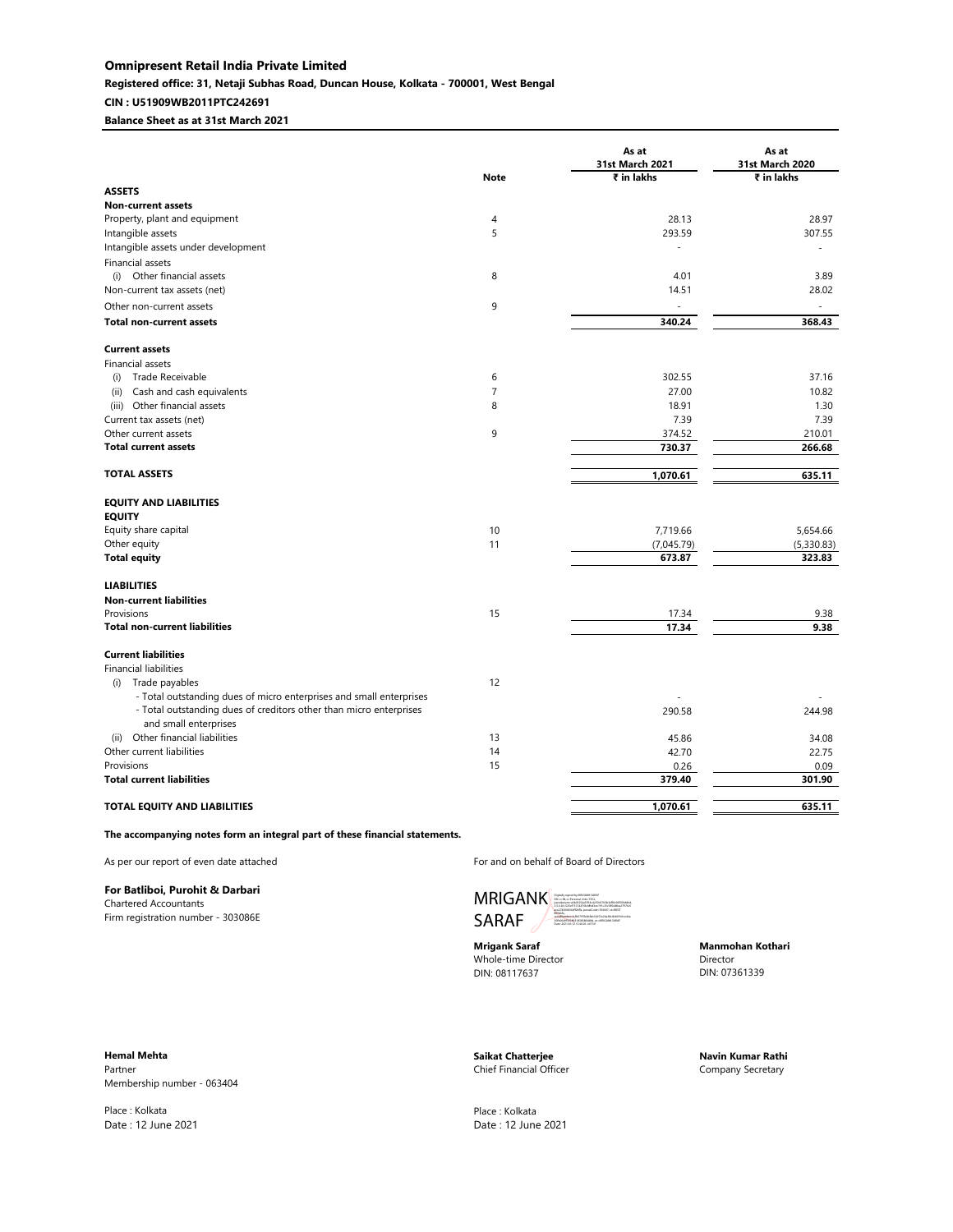### **Registered office: 31, Netaji Subhas Road, Duncan House, Kolkata - 700001, West Bengal**

**CIN : U51909WB2011PTC242691**

**Statement of Profit and Loss for the year ended 31st March 2021**

|                                                                                                         |             | For the year<br>ended<br>31st March 2021 | For the year<br>ended<br>31st March 2020 |
|---------------------------------------------------------------------------------------------------------|-------------|------------------------------------------|------------------------------------------|
|                                                                                                         | <b>Note</b> | ₹ in lakhs                               | ₹ in lakhs                               |
| Income                                                                                                  |             |                                          |                                          |
| Revenue from operations                                                                                 | 16          | 381.08                                   | 153.27                                   |
| Other income                                                                                            | 17          | 1.38                                     | 4.82                                     |
| Total Income (I)                                                                                        |             | 382.46                                   | 158.09                                   |
| <b>Expenses</b>                                                                                         |             |                                          |                                          |
| Employee benefits expense                                                                               | 18          | 688.98                                   | 648.34                                   |
| Other expenses                                                                                          | 19          | 1,321.59                                 | 829.34                                   |
| <b>Total Expenses (II)</b>                                                                              |             | 2,010.57                                 | 1,477.68                                 |
| Earnings before interest, tax, depreciation                                                             |             |                                          |                                          |
| and amortisation (EBITDA) [(I)-(II)]                                                                    |             | (1,628.11)                               | (1,319.59)                               |
| Depreciation and amortisation                                                                           | 20          | (86.49)                                  | (89.19)                                  |
| Finance costs                                                                                           | 21          | (0.17)                                   | (0.05)                                   |
| Loss before exceptional items and tax                                                                   |             | (1,714.77)                               | (1,408.83)                               |
| <b>Exceptional items</b>                                                                                |             |                                          |                                          |
| Loss before tax (III)                                                                                   |             | (1,714.77)                               | (1,408.83)                               |
| Tax expense                                                                                             |             |                                          |                                          |
| Loss for the year (IV)                                                                                  |             | (1,714.77)                               | (1,408.83)                               |
| <b>Other Comprehensive Income</b><br>Items that will not be reclassified subsequently to profit or loss |             |                                          |                                          |
| (a) Remeasurement of defined benefit plans                                                              |             | (0.19)                                   | 1.40                                     |
| Other Comprehensive Income for the year (V)                                                             |             | (0.19)                                   | 1.40                                     |
| Total Comprehensive Income for the year $(IV+V)$                                                        |             | (1,714.96)                               | (1,407.43)                               |
| Earnings per share - Basic and Diluted<br>[Nominal value per equity share ₹ 10 (31st March 2020: ₹ 10)] | 22          | (2.71)                                   | (2.91)                                   |

### **The accompanying notes form an integral part of these financial statements.**

As per our report of even date attached For and on behalf of Board of Directors

#### **For Batliboi, Purohit & Darbari**

Chartered Accountants Firm registration number - 303086E

**Hemal Mehta Saikat Chatterjee Navin Kumar Rathi** Partner **Chief Financial Officer** Company Secretary Chief Financial Officer Company Secretary Membership number - 063404

Place : Kolkata Place : Kolkata Date : 12 June 2021 Date : 12 June 2021



Whole-time Director Director DIN: 08117637



**Mrigank Saraf Manmohan Kothari**

NAVIN KUMAR RATHI Digitally signed by NAVIN KUMAR RATHI DN: c=IN, o=Personal, 2.5.4.20=3c419b872d2ff050b99cd2f6b320a3bc 807b10ed9c1fe4deb1cb3427a7b18f5b, postalCode=711101, st=WEST BENGAL, serialNumber=afc534df4d5d345b84e0d725677 d6a6e5b3193114ebbc47a8fd9feabf1ea18f8, cn=NAVIN KUMAR RATHI Date: 2021.06.12 13:48:57 +05'30'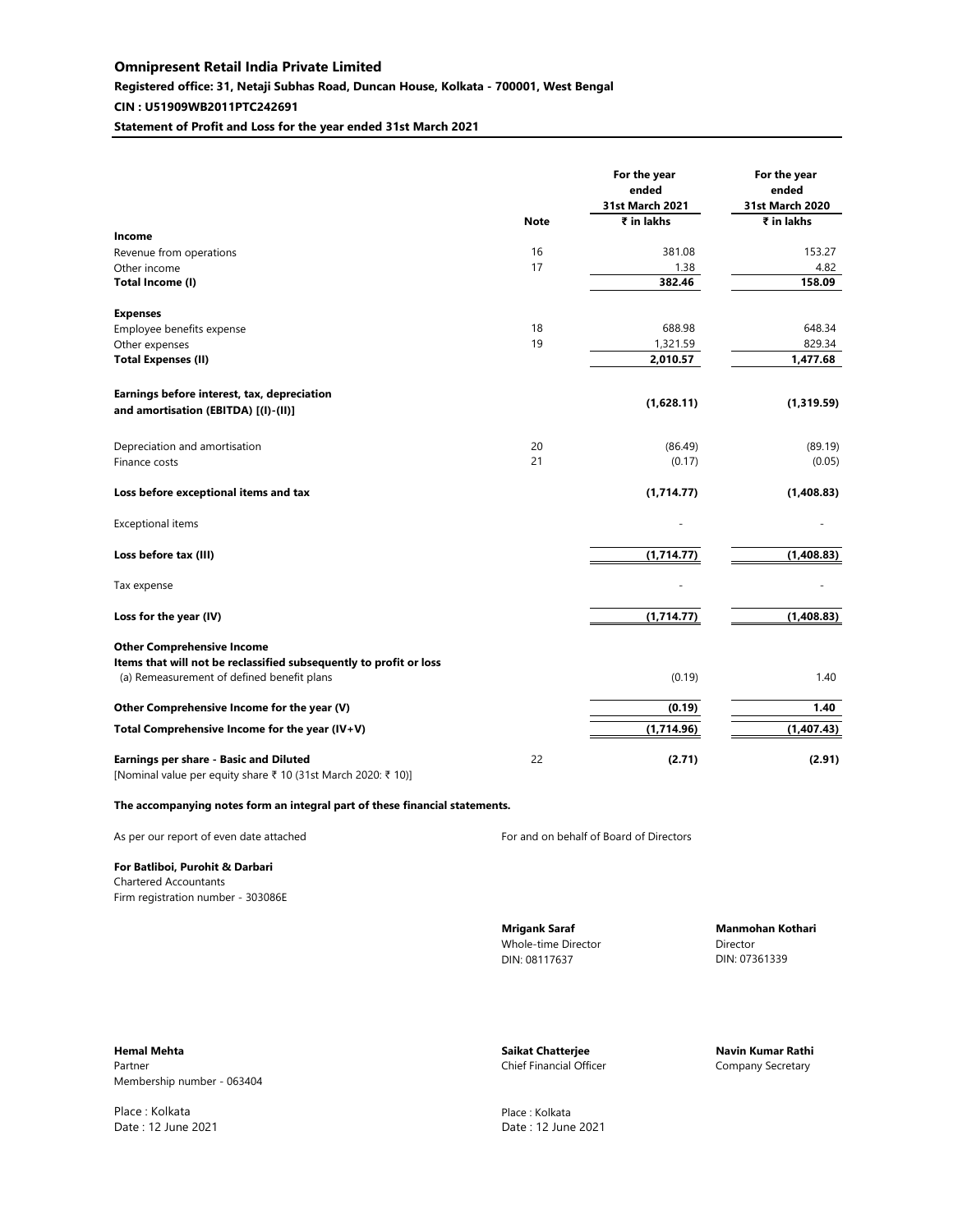### **Registered office: 31, Netaji Subhas Road, Duncan House, Kolkata - 700001, West Bengal**

### **CIN : U51909WB2011PTC242691**

**Cash Flow Statement for the year ended 31st March 2021**

|                                                                                   | For the year           | For the year    |
|-----------------------------------------------------------------------------------|------------------------|-----------------|
|                                                                                   | ended                  | ended           |
|                                                                                   | <b>31st March 2021</b> | 31st March 2020 |
|                                                                                   | ₹ in lakhs             | ₹ in lakhs      |
| <b>OPERATING ACTIVITIES</b>                                                       |                        |                 |
| Loss before tax                                                                   | (1,714.96)             | (1,407.43)      |
| Adjustments:                                                                      |                        |                 |
| Depreciation and amortisation                                                     | 86.49                  | 89.19           |
| Interest Expense                                                                  |                        | 0.05            |
| Interest income                                                                   | (0.26)                 | (0.27)          |
| Cash generated from operations before working capital changes                     | (1,628.73)             | (1,318.46)      |
| <b>Working capital adjustments:</b>                                               |                        |                 |
| Decrease in financial assets                                                      | (17.74)                | 58.49           |
| (Increase) in tax assets and other assets                                         | (151.00)               | (37.21)         |
| (Increase) in trade receivable and other assets                                   | (265.39)               | (37.16)         |
| Increase / (decrease) in trade payables                                           | 45.60                  | 193.76          |
| (Decrease) in other financial liabilities                                         | 11.78                  | 9.87            |
| (Decrease) in other current liabilities                                           | 19.95                  | (5.01)          |
| (Decrease) / increase in provisions                                               | 8.13                   | 2.81            |
|                                                                                   | (348.67)               | 185.55          |
| Net cash used in operating activities (A)                                         | (1,977.40)             | (1, 132.91)     |
| <b>INVESTING ACTIVITIES</b>                                                       |                        |                 |
|                                                                                   | (71.69)                | (5.82)          |
| Purchase of property, plant and equipments, including intangible assets,          |                        |                 |
| capital work in progress and capital advances                                     |                        |                 |
| Liquidation of bank deposits                                                      |                        |                 |
| Investments in bank deposits (having original maturity of more than three months) |                        |                 |
| Interest received                                                                 | 0.27                   | 0.17            |
| Net cash flow from / (used in) investing activities (B)                           | (71.42)                | (5.65)          |
| <b>FINANCING ACTIVITIES</b>                                                       |                        |                 |
| Proceeds from issue of share capital                                              | 2,065.00               | 1,125.00        |
| Share application money received pending allotment                                |                        |                 |
| Interest paid                                                                     | ٠                      | (0.05)          |
| Net cash flow from financing activities (C)                                       | 2,065.00               | 1,124.95        |
|                                                                                   |                        |                 |
| Net increase in Cash and Cash equivalents $(A+B+C)$                               | 16.18                  | (13.61)         |
| Cash and cash equivalents at the beginning of the year                            | 10.82                  | 24.43           |
| Cash and cash equivalents at the end of the year                                  | 27.00                  | 10.82           |
|                                                                                   |                        |                 |
| <b>Components of cash and cash equivalents:</b>                                   |                        |                 |
| Balance with banks in current accounts                                            | 26.70                  | 10.39           |
| Cash on hand                                                                      | 0.30                   | 0.43            |
|                                                                                   | 27.00                  | 10.82           |
|                                                                                   |                        |                 |
| The accompanying notes form an integral part of these financial statements.       |                        |                 |

**For Batliboi, Purohit & Darbari** Chartered Accountants Firm registration number - 303086E

**Hemal Mehta Saikat Chatterjee Navin Kumar Rathi** Partner **Chief Financial Officer** Company Secretary Membership number - 063404

Place : Kolkata Place : Kolkata Place : Kolkata Place : Kolkata Place : Kolkata Place : Kolkata Place : Kolkata Place : Kolkata Place : Kolkata Place : Kolkata Place : Kolkata Place : Tallume : Tallume : Tallume : Tallume

As per our report of even date attached For and on behalf of Board of Directors



Whole-time Director<br>DIN: 08117637 DIN: 07361339 DIN: 08117637

SAIKAT **CHATTERJEE** Digitally signed by SAIKAT CHATTERJEE DN: c=IN, o=Personal, 2.5.4.20=eb51e28faed3b60b6c097faead454f917 13d9ca359fa6caf6d8d88507a07206a, postalCode=700085, st=WEST BENGAL, serialNumber=ed0cb6876c4284d99d343f921789 56f76b1b584fc4b8c6ba461ae87e827482fb, cn=SAIKAT CHATTERJEE Date: 2021.06.12 13:52:00 +05'30'

Date : 12 June 2021

**Mrigank Saraf Manmohan Kothari**<br>
Whole-time Director<br>
Director

NAVIN KUMAR RATHI Digitally signed by NAVIN KUMAR RATHI DN: c=IN, o=Personal, 2.5.4.20=3c419b872d2ff050b99cd2f6b320a3bc807b10ed9 c1fe4deb1cb3427a7b18f5b, postalCode=711101, st=WEST serialNumber=afc534df4d5d345b84e0d725677d6a6e5b3 193114ebbc47a8fd9feabf1ea18f8, cn=NAVIN KUMAR Date: 2021.06.12 13:49:48 +05'30'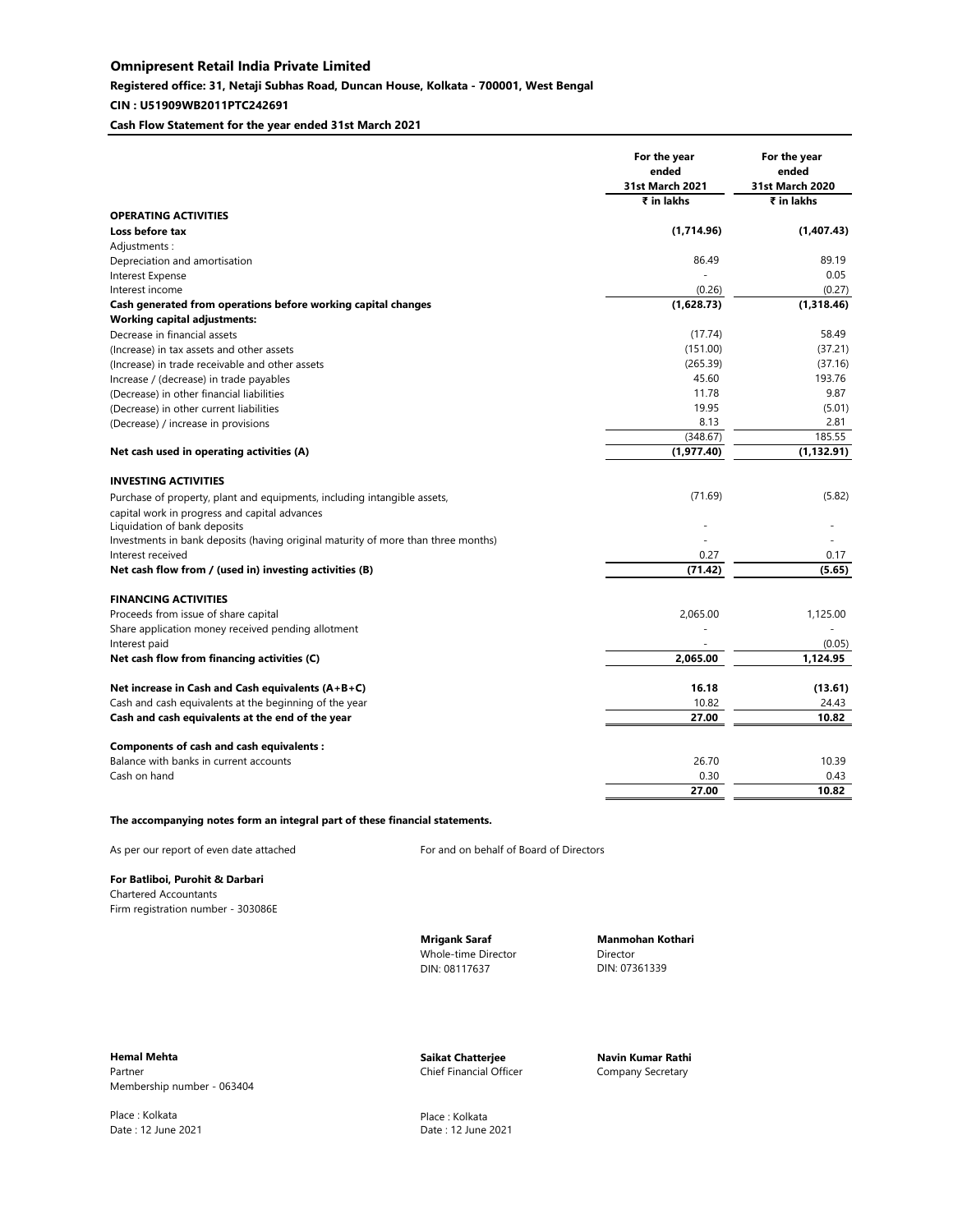### **1. Corporate Information**

Omnipresent Retail India Private Limited ("the Company") is a private limited company incorporated under the provisions of the Companies Act, 2013 ("the Act") under the corporate identity number U51909WB2011PTC242691 having its registered office at 31, Netaji Subhas Road, Duncan House, Kolkata - 700001, West Bengal. The Company is primarily engaged in the business, as delivery agents on commission basis.

#### **2. Basis of preparation**

#### **(a) Statement of compliance**

These financial statements of the Company have been prepared in accordance with Indian Accounting Standards ("Ind AS") as per the Companies (Indian Accounting Standards) Rules 2015, as amended, notified under Section 133 of Companies Act, 2013, ("the Act") and other relevant provisions of the Act. These financial statements for the year ended 31st March 2021 were approved by the Board of Directors in their meeting held on 12th June, 2021.

#### **(b) Basis of measurement**

These financial statements are prepared on an accrual basis under the historical cost convention unless otherwise indicated.

#### **(c) Functional and presentation currency**

These financial statements are presented in Indian Rupees (₹), which is also the Company's functional currency. All amounts have been rounded off to the nearest lakh, unless otherwise indicated.

#### **(d) Use of estimates and judgements**

The preparation of these financial statements requires management to make judgments, estimates and assumptions in the application of accounting policies that affect the reported amounts of assets, liabilities, income and expenses. Actual results may differ from these estimates. Continuous evaluation is done on the estimation and judgments based on historical experience and other factors, including expectations of future events that are believed to be reasonable. Revisions to accounting estimates are recognised prospectively.

Information about critical judgments in applying accounting policies, as well as estimates and assumptions that have the most significant effect to the carrying amounts of assets and liabilities within the next financial year, are included in the following notes:

(i) Useful life and residual value of property, plant and equipment and intangible assets - Note 4 & 5

#### **3. Significant accounting policies**

#### **(a) Current and non-current classification**

All assets and liabilities have been classified as current and non-current as per the Company's normal operating cycle and other criteria set out in the Schedule III of the Act. Based on the nature of products and the time between the acquisition of the assets for processing and their realisation in cash and cash equivalents, the Company has ascertained its operating cycle as upto 12 months for the purpose of current/non-current classification of assets and liabilities.

#### **(b) Foreign currency transactions**

Transactions in foreign currencies are translated into the functional currency of the Company at the exchange rates prevailing at the date of the transaction. Monetary assets and liabilities denominated in foreign currencies are translated into the functional currency at the exchange rate prevailing at the reporting date. Non-monetary assets and liabilities that are measured at fair value in a foreign currency are translated into the functional currency at the exchange rate when the fair value was determined. Non-monetary assets and liabilities that are measured based on historical cost in a foreign currency are translated at the exchange rate at the date of initial transaction. Exchange differences are recognised in the Statement of Profit and Loss in the period in which they arise.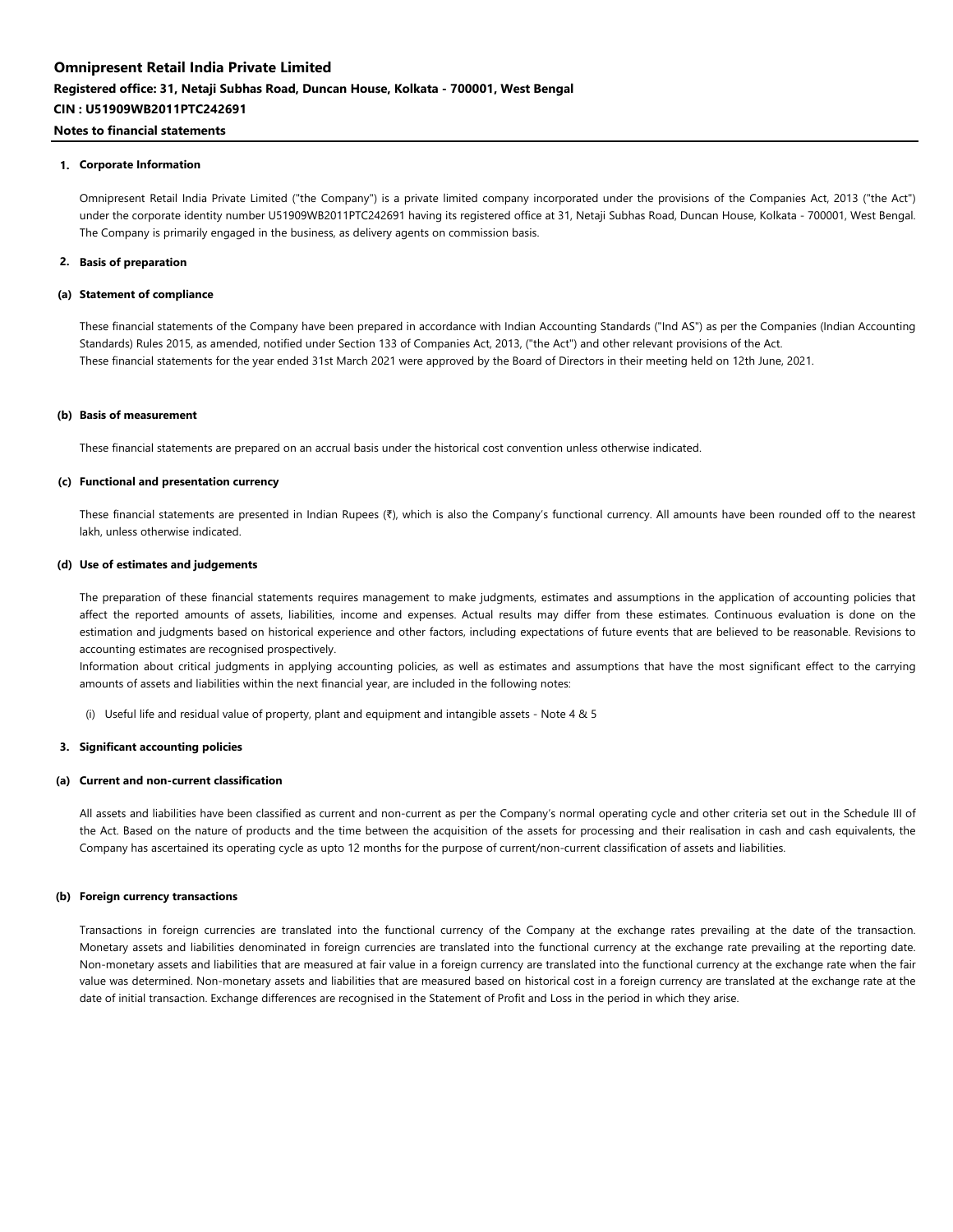#### **(c) Property, plant and equipment [PPE]**

#### **Recognition and measurement**

Items of property, plant and equipment are stated at cost less accumulated depreciation and accumulated impairment losses, if any.

The cost of an item of property, plant and equipment comprises its purchase price inclusive of duties, taxes, after deducting trade discounts and rebates, incidental expenses, erection/ commissioning expenses, borrowing cost, any directly attributable cost of bringing the item to its working condition for its intended use and costs of dismantling and removing the item and restoring the site on which it is located.

Expenditure incurred in setting up of stores are capitalised as a part of leasehold improvements. The present value of the expected cost to be incurred on removal of assets at the time of store closure is included in the cost of leasehold improvements. Expenditure in respect of improvements, etc. carried out at the rented / leased premises are capitalised and depreciated over the initial period of lease or useful life of assets, whichever is lower.

A fixed asset is eliminated from the financial statements on disposal or when no further benefit is expected from its use and disposal. Any gain or loss on disposal of an item of property, plant and equipment is recognised in Statement of Profit and Loss.

Property, plant and equipment under construction are disclosed as Capital work-in- progress.

#### **Depreciation methods, estimated useful lives and residual value**

Depreciation is calculated using the straight line method to allocate their cost, net of their residual values on the basis of useful lives prescribed in Schedule II to the Act and based on management's estimate of useful lives. The management believes that these estimated useful lives are realistic and reflect fair approximation of the period over which the assets are likely to be used.

Depreciation is calculated on a straight line basis using the rates arrived based on the useful lives estimated by the management, which are as follows:

| <b>Class of assets</b> | Management estimate of |
|------------------------|------------------------|
|                        | luseful life           |
| Computer hardwares     | 3 to 6 years           |
| Furniture and fixtures | 3 to 15 years          |
| Office equipments      | 5 years                |
| Plant and machineries  | 15 years               |

The carrying amount of assets is reviewed at each balance sheet date, to determine if there is any indication of impairment based on the internal/external factors. An impairment loss is recognized wherever the carrying amount of assets exceeds its recoverable amount which is the greater of net selling price and value in use of the respective assets. In assessing the value in use, the estimated future cash flows are discounted to their present value using a pre-tax discount rate that reflects current market assessment of the time value of money and risk specific to the asset. For the purpose of assessing impairment, assets are grouped at the lowest levels for which there are separately identifiable cash flows. After impairment, depreciation is provided on the revised carrying amount of the asset over its remaining useful life.

#### **Capital work-in-progress (CWIP)**

Capital work-in-progress includes cost of property, plant and equipment under installation / under development as at the balance sheet date. Directly attributable expenditure incurred on project under implementation are treated as pre-operative expenses pending allocation to the asset and are shown under CWIP.

#### **(d) Intangible assets**

Intangible assets acquired separately are measured on initial recognition at cost, which includes purchase price and any cost directly attributable to bringing the asset to the conditions necessary for it to be capable of operating in the manner intended by management. Following initial recognition, intangible assets are carried at cost less any accumulated amortisation and accumulated impairment losses, if any.

All relatable expenditure incurred with respect to developing designs which are capable of being used for more than one season are capitalised and amortised over the economic period of the design.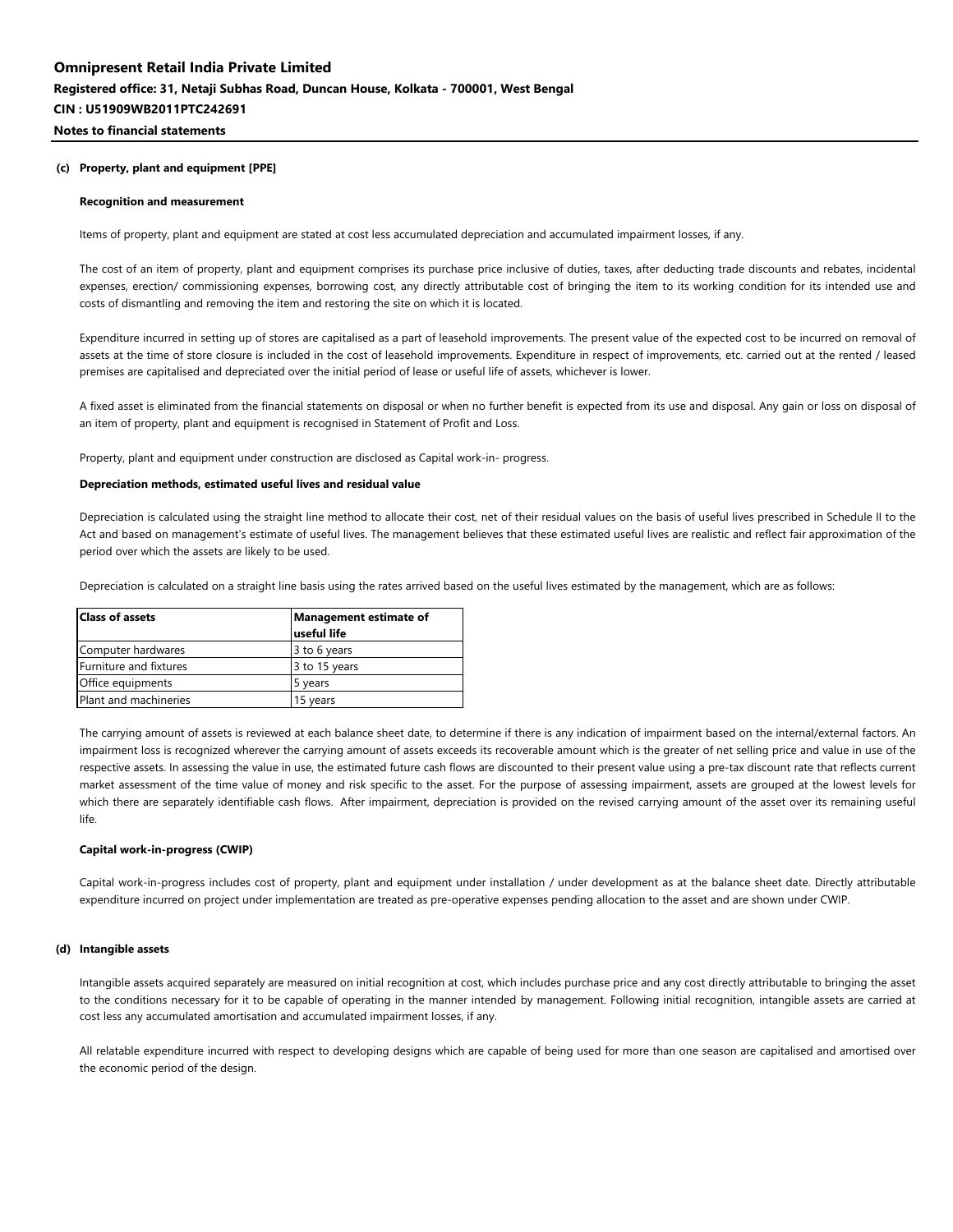# **Omnipresent Retail India Private Limited for it to be capable of operations necessary for it to be capable asset**

# Registered office: 31, Netaji Subhas Road, Duncan House, Kolkata - 700001, West Bengal

#### **CIN : U51909WB2011PTC242691** All relatable expenditure incurred with respect to developing designs which are capable of being used for more than one season are capitalised and amortised over

## **Notes to financial statements**

The useful lives of intangible assets are assessed as either finite or indefinite. Finite life intangible assets are amortised on a straight-line basis over the period of their expected useful lives. Estimated useful lives by major class of finite-life intangible assets are as follows:

| <b>Class of assets</b> | Management estimate of |
|------------------------|------------------------|
|                        | useful life            |
| Computer softwares     | 6 years                |

The amortisation period and the amortisation method for finite life intangible assets is reviewed at each financial year end and adjusted prospectively, if appropriate. For indefinite life intangible assets, the assessment of indefinite life is reviewed annually to determine whether it continues, if not, it is impaired or changed prospectively basis revised estimates.

### **(e) Inventories**

Traded goods, finished goods and packing materials are valued at lower of cost and net realisable value. Cost of inventories, comprise costs of purchase, conversion costs and other costs incurred in bringing the inventories to their present condition and location Cost is determined under moving weighted average method. Costs of purchased inventory are determined after deducting rebates and discounts.

1. Raw materials are valued at lower of cost and net realisable value. However, materials held for use in production of inventories are not written down below cost if the finished products in which they will be incorporated are expected to be sold at or above cost. Cost is determined on a weighted average basis.

2. Obsolete / damaged stock is valued at lower of cost less provision and net realisable value. Such provision is ascertained based on pre-determined criterion adopted by the Company.

3. Net realisable value is the estimated selling price in the ordinary course of business, less estimated cost necessary to make the sale.

The Company does not have any inventory of Traded goods, finished goods or packing materials as on the balance sheet date.

#### **(f) Financial instruments**

#### **(i) Financial Assets**

The financial assets are classified in the following categories :

- financial assets measured at amortised cost,
- financial assets measured at fair value through profit and loss, and
- investment in equity instruments

The classification of financial assets depends on the Company's business model for managing financial assets and the contractual terms of the cash flow. At initial recognition, the financial assets are measured at its fair value.

Financial assets measured at amortised cost - Assets that are held for collection of contractual cash flows and where those cash flows represent solely payments of principal and interest are measured at amortised cost. After initial measurement, such financial assets are subsequently measured at amortised cost using the effective interest rate method. The losses arising from impairment, if any, are recognised in the Statement of Profit or Loss.

Financial instruments measured at fair value through profit and loss - Financial instruments included within fair value through profit and loss category are measured initially as well as at each reporting period at fair value plus transaction costs as applicable. Fair value movements are recorded in the Statement of Profit and Loss. Investments in units of mutual funds are accounted for at fair value and the changes in fair value are recognised in the Statement of Profit and Loss.

Investment in equity Instruments - Equity investments in scope of Ind AS 109 are measured at fair value. At initial recognition, the Company make an irrevocable election to present in other comprehensive income subsequent changes in the fair value. If the Company decides to classify an equity instrument as at FVTOCI, then all fair value changes on the instrument, excluding dividends, are recognised in the OCI.

#### **Impairment of financial assets**

The Company assesses on a forward looking basis the expected credit losses associated with its assets carried at amortised cost. The impairment methodology applied depends on whether there has been a significant increase in credit risk.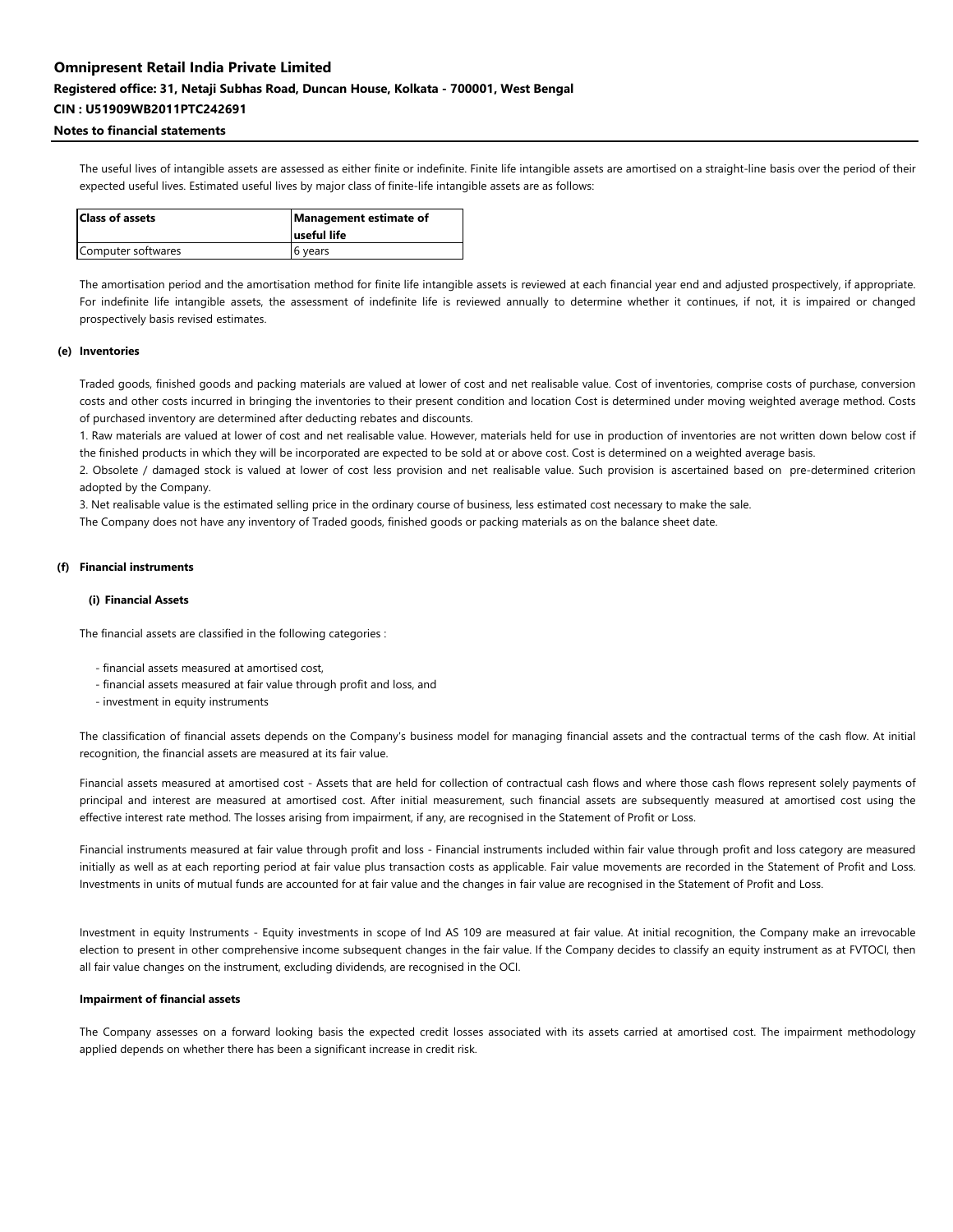#### **(ii) Financial Liabilities**

Financial liabilities are measured at amortised cost using the effective interest rate method. For trade and other payables maturing within one year from the balance sheet date, the carrying amount approximates fair value to short-term maturity of these instruments. A financial liability (or a part of financial liability) is derecognised from Company's balance sheet when obligation specified in the contract is discharged or cancelled or expired.

#### **(iii) Offsetting financial instruments**

Financial assets and liabilities are off set and the net amount is reported in the balance sheet where there is a legally enforceable right to off set the recognised amounts and there is an intention to settle on a net basis or realise the asset and settle the liability simultaneously. The legally enforceable right must not be contingent on future events.

#### **(g) Cash and cash equivalents**

Cash and cash equivalents include cash and cash-on deposit with banks. The Company considers all highly liquid investments with a remaining maturity at the date of purchase of three months or less and that are readily convertible to known amounts of cash to be cash equivalents.

#### **(h) Employee benefits**

#### **(i) Short-term employee benefits**

Short-term employee benefit obligations are measured on an undiscounted basis and are expensed as the related service is provided. A liability is recognised for the amount expected to be paid, if the Company has a present legal or constructive obligation to pay this amount as a result of past service provided by the employee, and the amount of obligation can be estimated reliably.

#### **(ii) Defined contribution plans**

A defined contribution plan is a post-employment benefit plan under which an entity pays fixed contributions and will have no legal or constructive obligation to pay further amounts. Obligations for contributions to provident and superannuation fund are recognised as an employee benefit expense in Statement of Profit and Loss when the contributions to the respective funds are due.

#### **(iii) Defined benefit plans**

A defined benefit plan is a post-employment benefit plan other than a defined contribution plan. The Company's gratuity benefit scheme is a defined benefit plan. The Company's net obligation in respect of defined benefit plans is calculated by estimating the amount of future benefit that employees have earned in the current and prior periods, discounting that amount and deducting the fair value of any plan assets.

The calculation of defined benefit obligation is performed annually by a qualified actuary using the projected unit credit method. When the calculation results in a potential asset for the Company, the recognised asset is limited to the present value of economic benefits available in the form of any future refunds from the plan or reductions in future contributions to the plans.

Remeasurement of the net defined benefit liability, which comprise actuarial gains and losses due to experience adjustments, changes in actuarial assumptions and the return on plan assets (excluding interest) are recognised in Other comprehensive income (OCI). Net interest expense and other expenses related to defined benefit plans are recognised in Statement of Profit and Loss.

#### **(iv) Compensated absences**

The employees of the Company are entitled to compensated absences which are both accumulating and non-accumulating in nature. The expected cost of accumulating compensated absences is measured on the basis of an annual independent actuarial valuation using the projected unit credit method, for the unused entitlement that has accumulated as at the balance sheet date. Non-accumulating compensated absences are recognised in the period in which the absences occur.

#### **(i) Provisions (other than for employee benefits)**

A provision is recognised if, as a result of a past event, the Company has a present legal or constructive obligation that can be estimated reliably, and it is probable that an outflow of economic benefits will be required to settle the obligation. The amount recognised as a provision is the best estimate of the expenditure required to settle the present obligation at the balance sheet date, taking into account the risks and uncertainties surrounding the obligation. In an event when the time value of money is material, the provision is carried at the present value of the cash flows estimated to settle the obligation.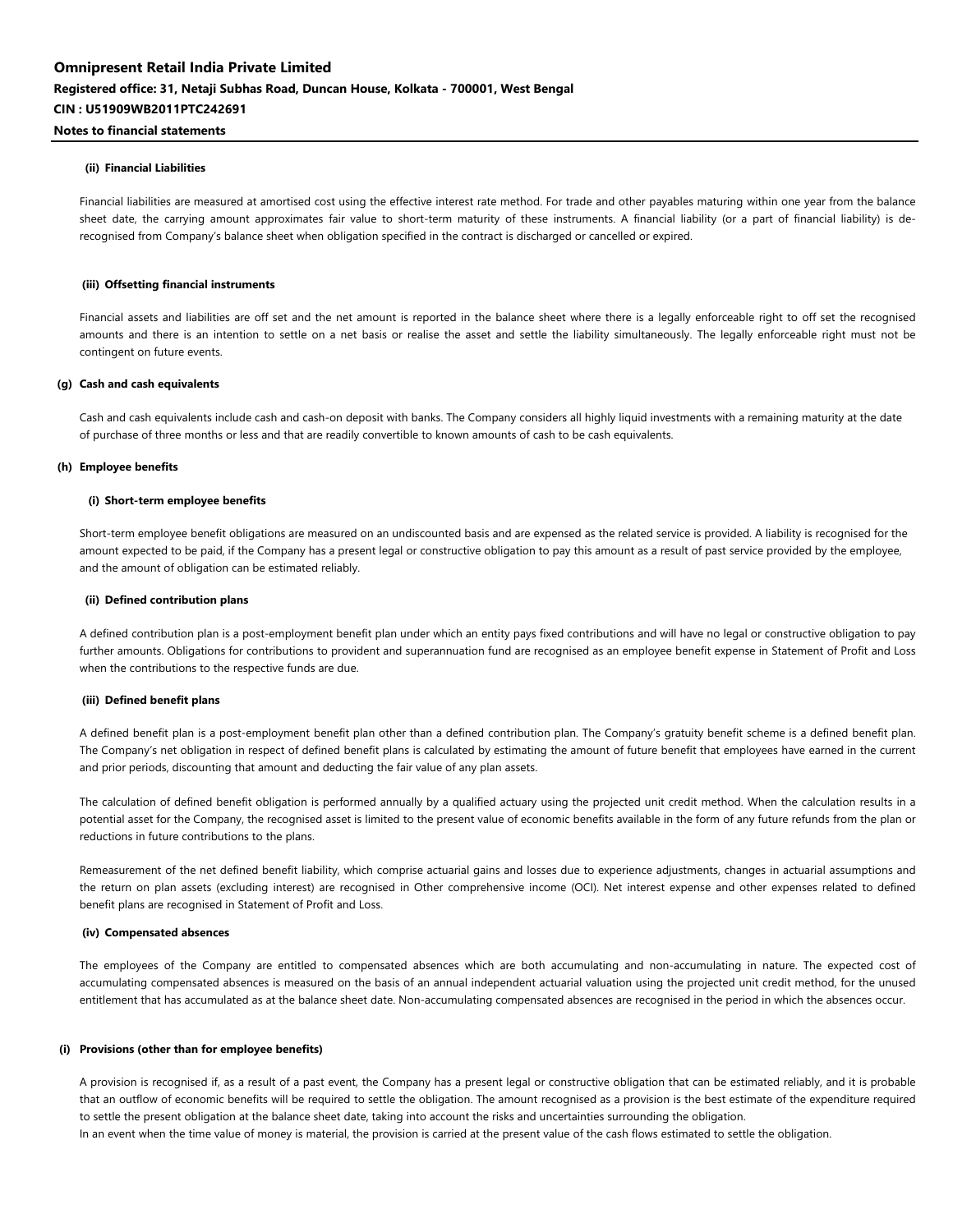#### **(j) Contingent liabilities**

A contingent liability is a possible obligation that arises from a past event, with the resolution of the contingency dependent on uncertain future events, or a present obligation where no outflow is possible. Major contingent liabilities are disclosed in the financial statements unless the possibility of an outflow of economic resources is remote.

#### **(k) Revenue recognition**

Revenue from contracts with customers is recognised when control of the goods or services are transferred to the customer at an amount that reflects the consideration to which the Company expects to be entitled in exchange for those goods or services. The following specific recognition criteria must also be met before revenue is recognised :

#### **Income from recoveries and services**

Income from recoveries and services mainly represents commission received from the customers from the business of delivery agent.

#### **Other operating revenue**

Other operating revenue mainly represents recoveries made on account of advertisement for use of space by the customers and other expenses charged from suppliers and are recognised and recorded based on the arrangements with concerned parties. The Company collects Goods and Service Tax (GST) on behalf of the government and, therefore, it is not an economic benefit flowing to the Company. Hence, it is excluded from revenue.

#### **(l) Interest income**

Interest income is recognised based on time proportion basis considering the amount outstanding and using the effective interest rate (EIR). Interest income is included as other income in the Statement of Profit and Loss.

#### **(m) Expenses**

All expenses are accounted for on accrual basis.

### **(n) Leases**

A lease is classified at the inception date as a finance lease or an operating lease. A lease that transfers substantially all the risks and rewards incidental to ownership to the Company is classified as a finance lease. All other leases are operating lease. Operating lease payments as per terms of the agreement are recognised as an expense in the Statement of Profit and Loss representing the time pattern of benefit to the Company as per specific lease terms.

#### **(o) Income tax**

#### **(i) Current tax**

Current income tax is measured at the amount expected to be paid, if any to the tax authorities in accordance with Indian Income Tax Act, 1961. Management periodically evaluates positions taken in the tax returns vis-a-vis positions taken in books of account, which are subject to interpretation, and creates provisions where appropriate.

#### **(ii) Deferred tax**

Deferred tax is provided on temporary differences between the tax bases and accounting bases of assets and liabilities at the tax rates and laws that have been enacted or substantively enacted at the Balance Sheet date.

Deferred tax assets are recognised to the extent that it is probable that taxable profit will be available against which the deductible temporary differences can be utilised. The carrying amount of deferred tax assets is reviewed at each Balance Sheet date and reduced to the extent that it is no longer probable that sufficient taxable profit will be available to allow all or part of the deferred tax asset to be utilised. Unrecognised deferred tax assets are re-assessed at each reporting date and are recognised to the extent that it has become probable that future taxable profits will allow the deferred tax asset to be recovered. For items recognised in OCI or equity, deferred / current tax is also recognised in OCI or equity.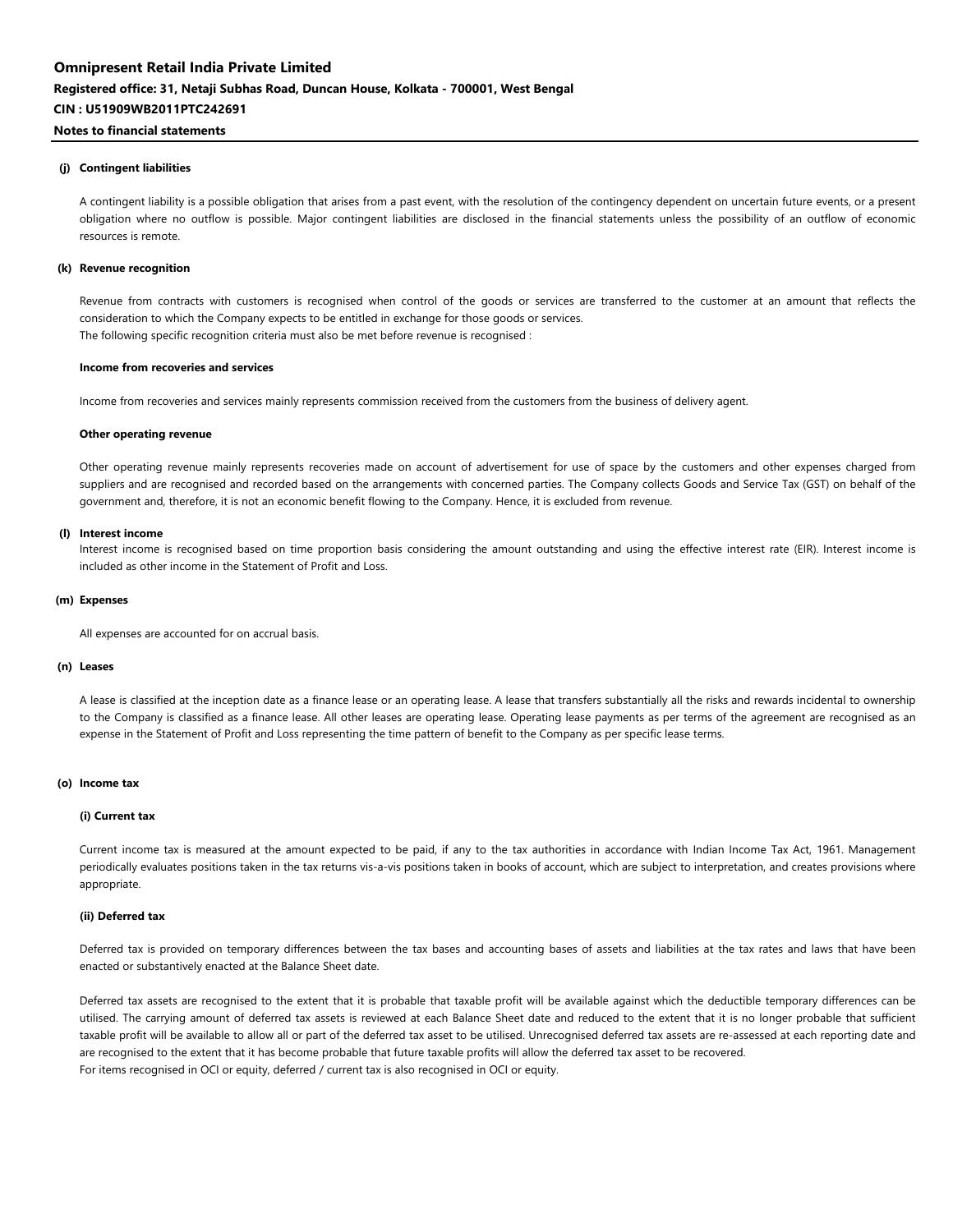#### **(p) Earnings per share**

Basic earnings per share is calculated by dividing the net profit or loss for the period attributable to equity shareholders by the weighted average number of equity shares outstanding during the year. For the purpose of calculating diluted earnings per share, the net profit or loss for the period attributable to equity shareholders and the weighted average number of shares outstanding during the period are adjusted for the effects of all dilutive potential equity shares.

### **(q) Measurement of EBITDA**

The Company has elected to present earnings before interest, tax expenses, depreciation and amortization expenses (EBITDA) as a separate line item on the face of the Statement of Profit and Loss.

#### **(r) Changes in accounting policies and disclosures due to new and amended standards**

Following are the amendments and interpretations issued for the year ended 31st March 2021, but either are not applicable to the Company or does not have a material impact on these financial statements of the Company :

Amendments to Ind AS 116: Covid-19-Related Rent Concessions Amendments to Ind AS 103 Business Combinations Amendments to Ind AS 1 and Ind AS 8: Definition of Material Amendments to Ind AS 107 and Ind AS 109: Interest Rate Benchmark Reform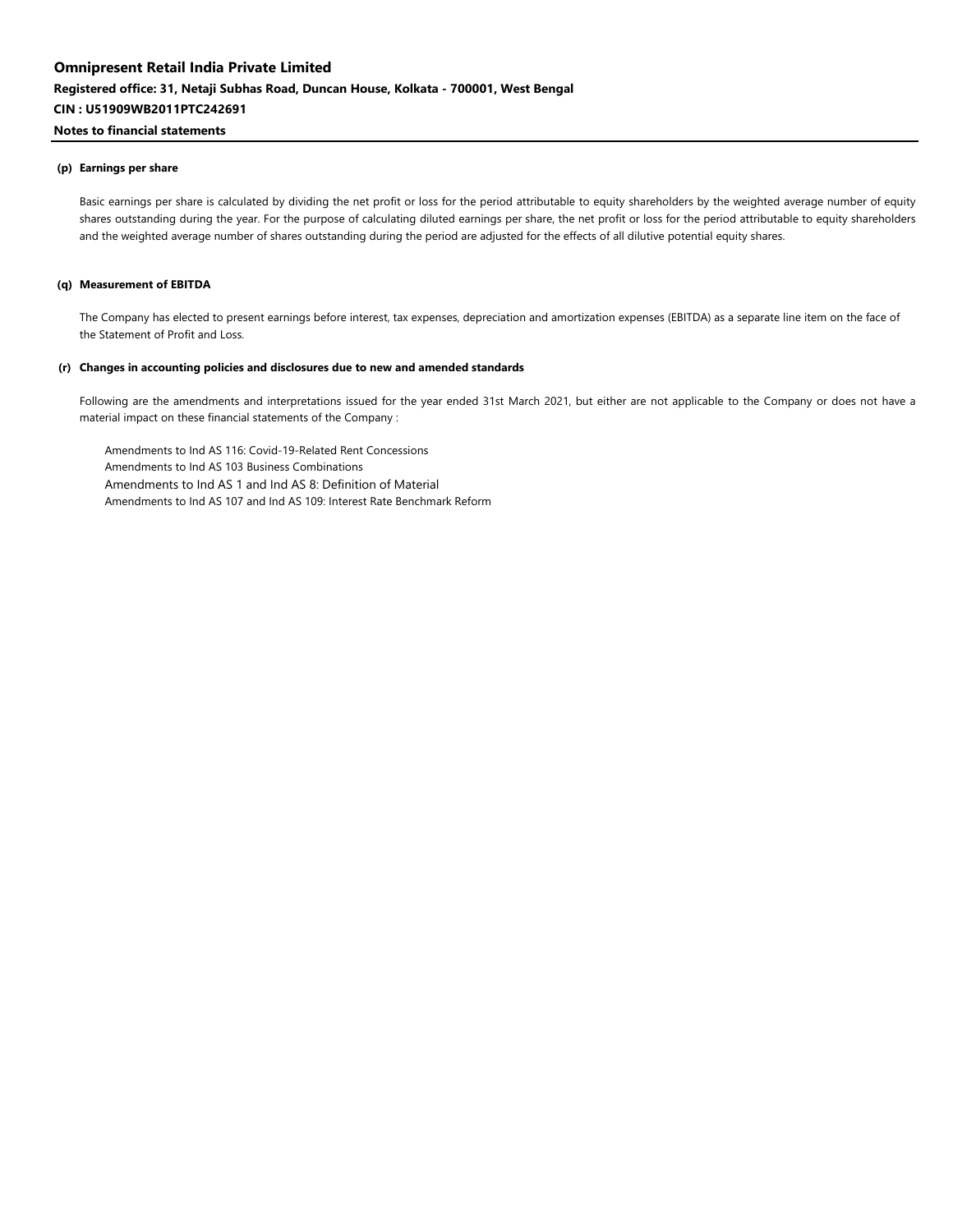### **Notes to financial statements**

#### **10 Equity share capital**

|                                                       |               | As at<br><b>31st March 2021</b> |               | As at           |
|-------------------------------------------------------|---------------|---------------------------------|---------------|-----------------|
|                                                       |               |                                 |               | 31st March 2020 |
|                                                       | No. of shares | ₹ in lakhs                      | No. of shares | ₹ in lakhs      |
| <b>Authorised</b>                                     |               |                                 |               |                 |
| Equity shares of ₹10 each                             | 60.000.000    | 6.000.00                        | 51,000,000    | 5,100.00        |
| Add: Increase in Authorised share capital of ₹10 each | 25,000,000    | 2.500.00                        | 9.000.000     | 900.00          |
|                                                       | 85.000.000    | 8,500.00                        | 60.000.000    | 6,000.00        |
| Issued, subscribed and fully paid up                  |               |                                 |               |                 |
| Equity shares of ₹10 each                             | 77,196,569    | 7,719.66                        | 56,546,569    | 5,654.66        |
|                                                       | 77.196.569    | 7.719.66                        | 56.546.569    | 5.654.66        |

#### **a) Reconciliation of the shares outstanding:**

|                              | 31st March 2021 |            | 31st March 2020 |            |
|------------------------------|-----------------|------------|-----------------|------------|
|                              | No. of shares   | ₹ in lakhs | No. of shares   | ₹ in lakhs |
| At the beginning of the year | 56.546.569      | 5.654.66   | 45.296.569      | 4.529.66   |
| Issued during the period     | 20.650.000      | 2.065.00   | 11.250.000      | 1,125.00   |
| At the end of the period     | 77.196.569      | 7.719.66   | 56.546.569      | 5.654.66   |

#### **b) Rights, preferences and restrictions attached to equity shares:**

The Company has only one class of equity shares having a par value of ₹ 10 per share. Each holder of equity shares is entitled to one vote per share. In the event of liquidation of the Company, the holders of equity shares will be entitled to receive remaining assets of the Company, after distribution of all preferential amounts. The distribution will be in proportion to the number of equity shares held by the shareholders.

#### **c) Shares held by each shareholder in excess of 5% of the shareholding in the Company -**

|                                                                   | As at<br>31st March 2021 |         | As at                |                 |
|-------------------------------------------------------------------|--------------------------|---------|----------------------|-----------------|
|                                                                   |                          |         |                      | 31st March 2020 |
|                                                                   | No. of Shares            | ℅       | <b>No. of Shares</b> | ℅               |
| Spencer's Retail Limited (formerly known as RP-SG Retail Limited) | 77.196.569               | 100.00% | 56.546.569           | 100.00%         |

#### **d) Shares held by holding company**

All equity shares of the Company outstanding as on the reporting date were held by the Holding Company, Spencer's Retail Limited (formerly known as RP-SG Retail Limited).

#### **11 Other equity**

|                                             | As at                  | As at           |
|---------------------------------------------|------------------------|-----------------|
|                                             | <b>31st March 2021</b> | 31st March 2020 |
|                                             | ₹ in lakhs             | ₹ in lakhs      |
| Share application money pending allotment   |                        |                 |
| Balance as at beginning of the year         |                        |                 |
| Application money received during the year  | 2,065.00               | 1,125.00        |
| Allotment of equity shares during the year  | (2,065.00)             | (1, 125.00)     |
| Balance as at end of the year               |                        |                 |
| <b>Securities premium</b>                   | 1,082.54               | 1,082.54        |
| Balance as at beginning and end of the year | 1,082.54               | 1,082.54        |
| <b>Retained earnings</b>                    |                        |                 |
| Balance as at beginning of the year         | (6,413.37)             | (5,005.94)      |
| Loss for the year                           | (1,714.77)             | (1,408.83)      |
| Remeasurement of defined benefit plans      | (0.19)                 | 1.40            |
| Balance as at end of the year               | (8, 128.33)            | (6, 413.37)     |
|                                             | (7,045.79)             | (5,330.83)      |

#### **Note :**

a) Premium received on equity shares issued are recognised in securities premium.

b) Retained earnings includes reserves created out of profits and remeasurement gains/losses on defined benefit plans.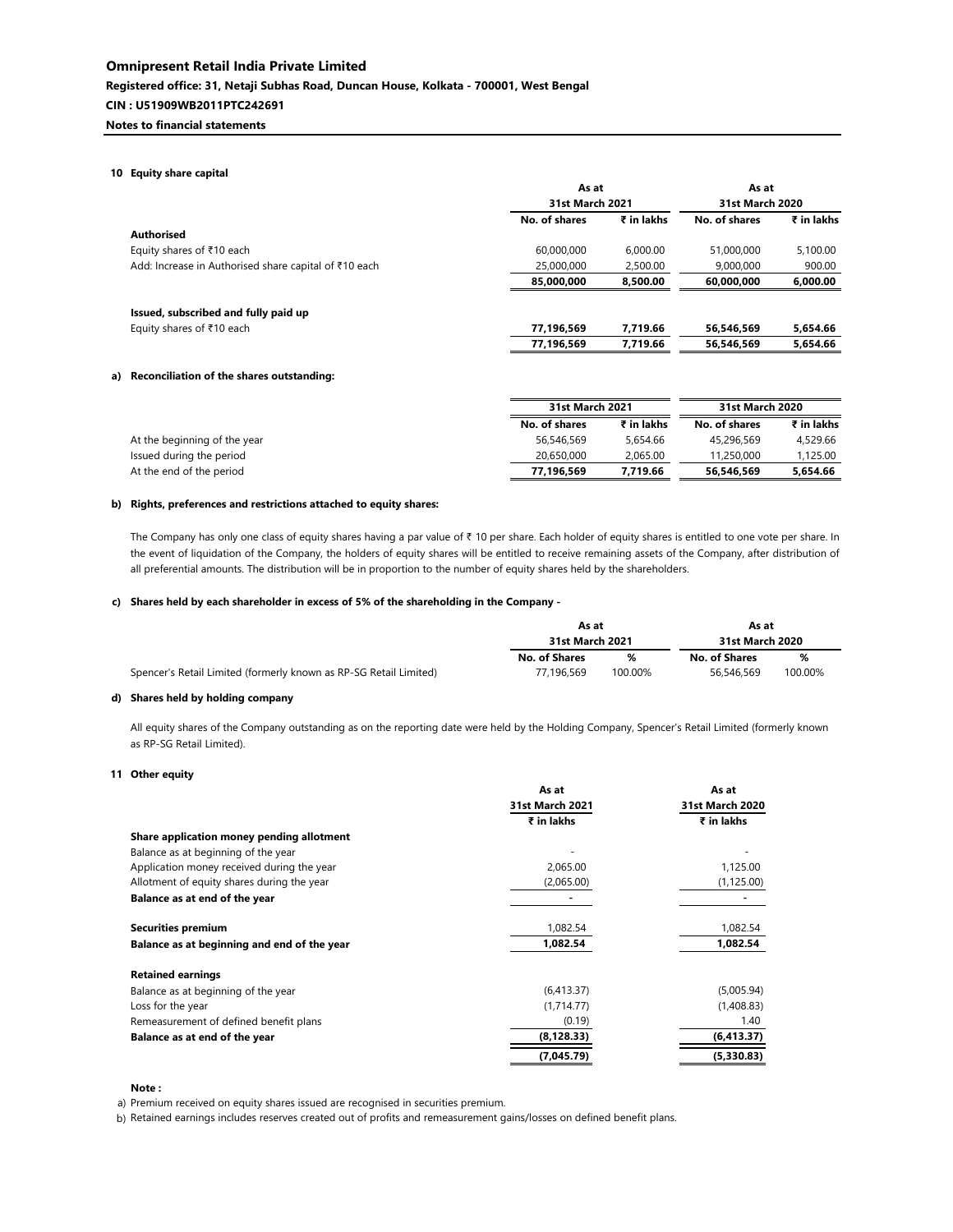### **Registered office: 31, Netaji Subhas Road, Duncan House, Kolkata - 700001, West Bengal**

### **CIN : U51909WB2011PTC242691**

**Statement of Changes in Equity for the year ended 31st March 2021**

### **A. EQUITY SHARE CAPITAL**

|                                                     | <b>31st March 2021</b> |            | 31st March 2020      |            |
|-----------------------------------------------------|------------------------|------------|----------------------|------------|
|                                                     | <b>No. of Shares</b>   | ₹ in lakhs | <b>No. of Shares</b> | ₹ in lakhs |
| Balance at the beginning of the year                | 56,546,569             | 5.654.66   | 45.296.569           | 4,529,66   |
| Allotment of equity share capital during the period | 20.650.000             | 2.065.00   | 11.250.000           | 1.125.00   |
| Balance at the end of the year                      | 77,196,569             | 7.719.66   | 56,546,569           | 5,654.66   |

### **B. OTHER EQUITY**

|                                              |                            |                              |                                    | х ш юкиз     |
|----------------------------------------------|----------------------------|------------------------------|------------------------------------|--------------|
|                                              | <b>Share application</b>   | <b>Reserve and Surplus</b>   |                                    |              |
| <b>Particulars</b>                           | money pending<br>allotment | <b>Securities</b><br>Premium | <b>Retained</b><br><b>Earnings</b> | <b>Total</b> |
| <b>Balance at 1st April 2019</b>             |                            | 1,082.54                     | (5,005.94)                         | (3,923.40)   |
| Loss for the year                            |                            |                              | (1,408.83)                         | (1,408.83)   |
| Remeasurement of defined benefit plans       |                            |                              | 1.40                               | 1.40         |
|                                              |                            | 1,082.54                     | (6,413.37)                         | (5,330.83)   |
| <b>Adjustments</b>                           |                            |                              |                                    |              |
| Application money received during the year   | 1,125.00                   |                              |                                    | 1,125.00     |
| Allotment of equity shares during the year   | (1, 125.00)                |                              |                                    | (1, 125.00)  |
| Balance at 31st March 2020                   |                            | 1,082.54                     | (6, 413.37)                        | (5,330.83)   |
| Loss for the period                          |                            |                              | (1,714,77)                         | (1,714.77)   |
| Remeasurement of defined benefit plans       |                            |                              | (0.19)                             | (0.19)       |
|                                              |                            | 1,082.54                     | (8, 128.33)                        | (7,045.79)   |
| Adjustments                                  |                            |                              |                                    |              |
| Application money received during the period | 2,065.00                   |                              |                                    | 2,065.00     |
| Allotment of equity shares during the period | (2,065.00)                 |                              |                                    | (2,065.00)   |
| Balance at 31st March 2021                   |                            | 1.082.54                     | (8, 128.33)                        | (7,045.79)   |

#### **The accompanying notes form an integral part of these financial statements.**

As per our report of even date attached For and on behalf of Board of Directors

### **For Batliboi, Purohit & Darbari**

Chartered Accountants Firm registration number - 303086E



**Mrigank Saraf Manmohan Kothari** Whole-time Director Director DIN:08117637 DIN:07361339

| SAIKAT    | Digitally signed by SAIKAT CHATTERJEE<br>DN: c-IN, o-Personal.<br>2.5.4.20-eb51e28faed3b60b6c097faead                  |
|-----------|------------------------------------------------------------------------------------------------------------------------|
| CHATTERJE | 454f91713d9ca359fa6caf6d8d88507a07<br>206a. postalCode-700085. st-WEST<br>BENGAL.<br>serialNumber=ed0cb6876c4284d99d34 |
| F         | 3/92178956f76h1h584fr4h8r6ha461ae<br>87¢827482fb. cn=SAIKAT CHATTERJEE<br>Date: 2021.06.12 13:56:51 +05'30"            |

NAVIN KUMAR DIN CHR OF Personal, RATHI Digitally signed by NAVIN KUMAR RATHI 2.5.4.20=3c419b872d2ff050b99cd2f6b320a3bc807b 10ed9c1fe4deb1cb3427a7b18f5b, postalCode=711101, st=WEST BENGAL, serialNumber=afc534df4d5d345b84e0d725677d6a6 e5b3193114ebbc47a8fd9feabf1ea18f8, cn=NAVIN KUMAR RATHI Date: 2021.06.12 13:55:40 +05'30'

**Hemal Mehta Saikat Chatterjee Navin Kumar Rathi** Partner **Chief Financial Officer** Company Secretary Membership number - 063404

Place : Kolkata Place : Kolkata Date : 12 June 2021 Date : 12 June 2021

**₹ in lakhs**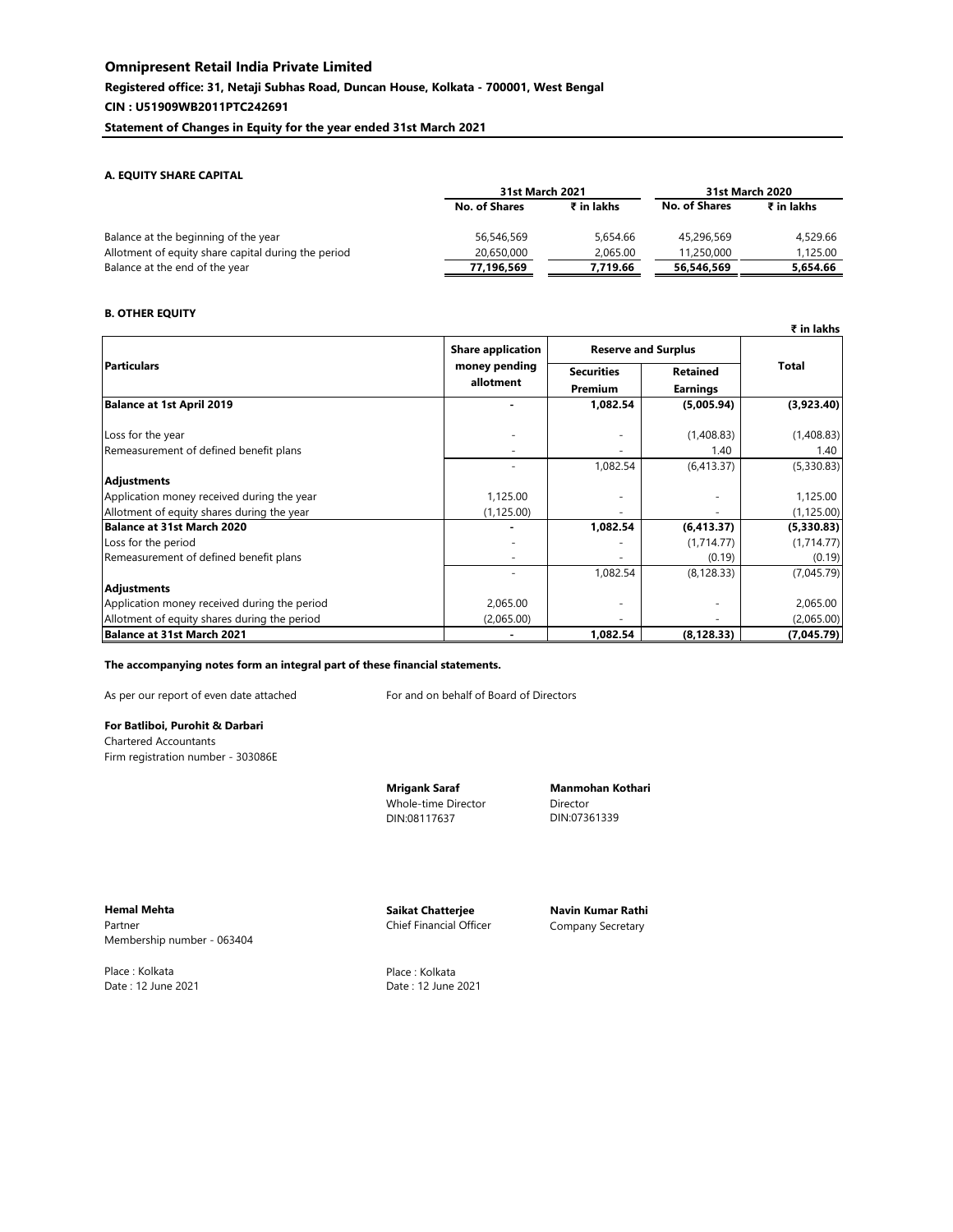# **Notes to financial statements**

# **4 Property, plant and equipment ₹ in lakhs**

|                                 | Leasehold<br>improvements | <b>Plant and</b><br>machineries | Computer<br>hardwares    | <b>Furniture and</b><br>fixtures | <b>Office</b><br>equipments | <b>Total</b> |
|---------------------------------|---------------------------|---------------------------------|--------------------------|----------------------------------|-----------------------------|--------------|
| <b>Gross carrying amount</b>    |                           |                                 |                          |                                  |                             |              |
| As at 1st April 2019            | 3.51                      | 6.09                            | 34.12                    | 8.45                             | 2.51                        | 54.68        |
| Additions                       |                           |                                 | 3.89                     | 1.93                             |                             | 5.82         |
| <b>Disposals</b>                | $\overline{\phantom{a}}$  | $\overline{\phantom{a}}$        | $\overline{\phantom{a}}$ | $\equiv$                         |                             |              |
| As at 31st March 2020           | 3.51                      | 6.09                            | 38.01                    | 10.38                            | 2.51                        | 60.50        |
| <b>Additions</b>                |                           | ٠                               | 8.87                     |                                  |                             | 8.87         |
| <b>Disposals</b>                |                           |                                 |                          | $\overline{\phantom{a}}$         |                             |              |
| As at 31st Mar 2021             | 3.51                      | 6.09                            | 46.88                    | 10.38                            | 2.51                        | 69.37        |
| <b>Accumulated depreciation</b> |                           |                                 |                          |                                  |                             |              |
| As at 1st April 2019            | 0.94                      | 0.51                            | 17.39                    | 1.96                             | 1.15                        | 21.95        |
| Depreciation                    | 0.35                      | 0.18                            | 7.48                     | 0.93                             | 0.64                        | 9.58         |
| <b>Disposals</b>                | $\blacksquare$            | $\sim$                          |                          | $\equiv$                         | $\blacksquare$              |              |
| As at 31st March 2020           | 1.29                      | 0.69                            | 24.87                    | 2.89                             | 1.79                        | 31.53        |
| Depreciation                    | 0.37                      | 0.17                            | 7.87                     | 0.84                             | 0.46                        | 9.71         |
| <b>Disposals</b>                |                           |                                 |                          |                                  |                             |              |
| As at 31st Mar 2021             | 1.66                      | 0.86                            | 32.74                    | 3.73                             | 2.25                        | 41.24        |
| <b>Net carrying amount</b>      |                           |                                 |                          |                                  |                             |              |
| As at 31st March 2020           | 2.22                      | 5.40                            | 13.14                    | 7.49                             | 0.72                        | 28.97        |
| As at 31st Mar 2021             | 1.85                      | 5.23                            | 14.14                    | 6.65                             | 0.26                        | 28.13        |

# **5 Intangible assets**

|                              | <b>Softwares</b> |
|------------------------------|------------------|
| Gross carrying amount        |                  |
| As at 1st April 2019         | 494.26           |
| Additions                    |                  |
| <b>Disposals</b>             |                  |
| As at 31st March 2020        | 494.26           |
| Additions                    | 62.82            |
| Disposals                    |                  |
| As at 31st Mar 2021          | 557.08           |
|                              |                  |
| Accumulated amortisation     |                  |
| As at 1st April 2019         | 107.10           |
| Amortisation (refer note 21) | 79.61            |
| As at 31st March 2020        | 186.71           |
| Amortisation (refer note 21) | 76.78            |
| As at 31st Mar 2021          | 263.49           |
|                              |                  |
| Net carrying amount          |                  |
| As at 31st March 2020        | 307.55           |
| As at 31st Mar 2021          | 293.59           |

**Computer**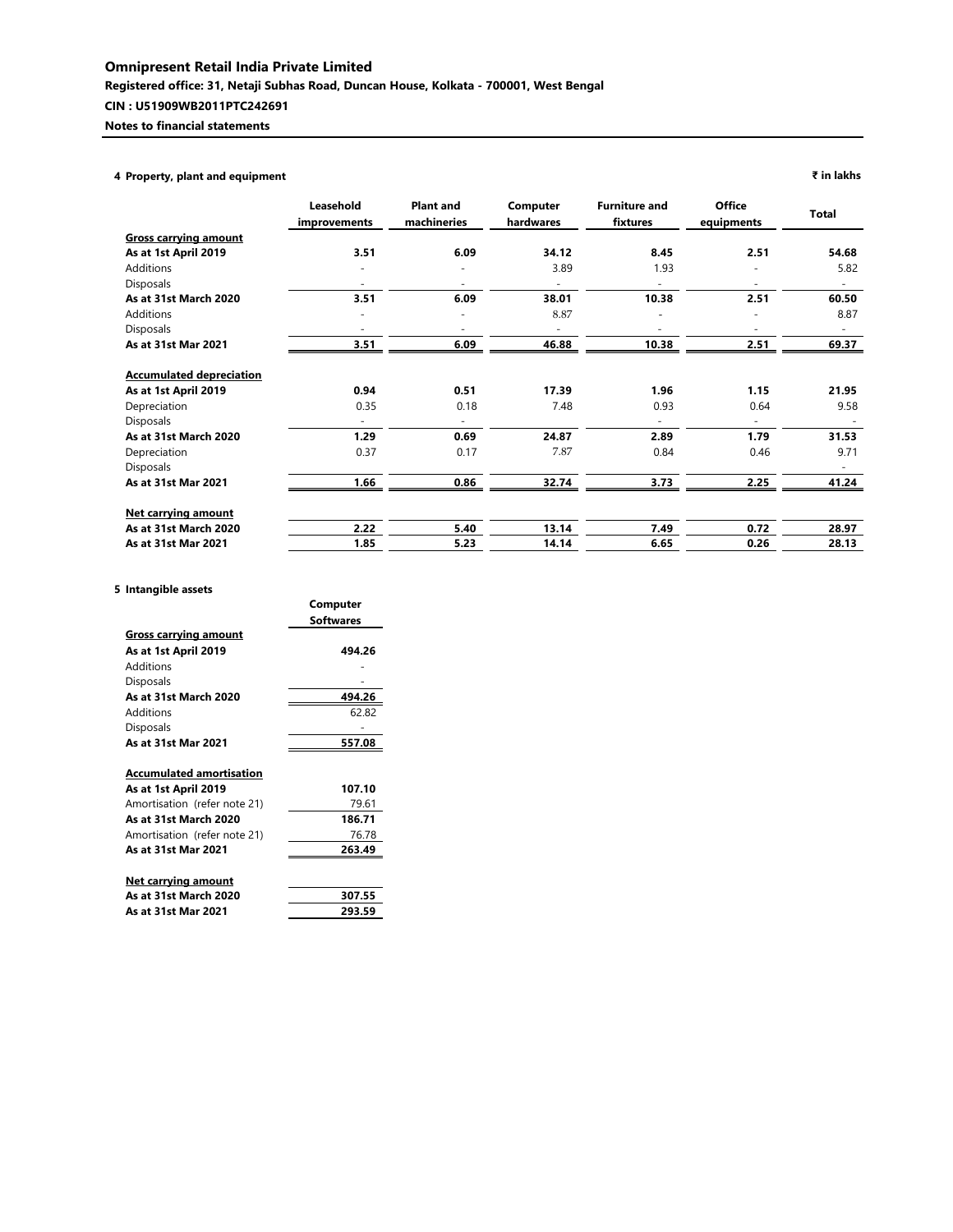# **Registered office: 31, Netaji Subhas Road, Duncan House, Kolkata - 700001, West Bengal**

# **CIN : U51909WB2011PTC242691**

# **Notes to financial statements**

| 6            | <b>Trade receivables</b><br>(Unsecured)                                            | As at<br>31st March 2021<br>₹ in lakhs | As at<br>31st March 2020<br>₹ in lakhs |
|--------------|------------------------------------------------------------------------------------|----------------------------------------|----------------------------------------|
|              | Considered good                                                                    | 302.55                                 | 37.16                                  |
|              |                                                                                    | 302.55                                 | 37.16                                  |
| $\mathbf{7}$ | Cash and cash equivalents                                                          |                                        |                                        |
|              |                                                                                    | As at<br><b>31st March 2021</b>        | As at<br>31st March 2020               |
|              |                                                                                    | ₹ in lakhs                             | ₹ in lakhs                             |
|              | Balance with banks in current accounts<br>Cash on hand                             | 26.70<br>0.30                          | 10.39<br>0.43                          |
|              |                                                                                    | 27.00                                  | 10.82                                  |
| 8            | <b>Other financial assets</b><br>(Secured and considered good)                     | As at<br>31st March 2021               | As at                                  |
|              |                                                                                    | ₹ in lakhs                             | 31st March 2020<br>₹ in lakhs          |
|              | Non-current                                                                        |                                        |                                        |
|              | Margin money deposit*                                                              | 4.01<br>4.01                           | 3.89<br>3.89                           |
|              | Current<br>Investments in term deposits (with original maturity of more than three |                                        |                                        |
|              | months but less than twelve months)                                                |                                        |                                        |
|              | Interest accrued on bank deposits                                                  | 0.11<br>$\mathcal{L}$                  | 0.12                                   |
|              | Advances to employees<br>Other receivables                                         | 18.80                                  | $\omega$<br>1.18                       |
|              |                                                                                    | 18.91                                  | 1.30                                   |

\* Margin money deposits of ₹ 2.01 lakhs (31st March 2020: ₹ 1.89 lakhs ) are encumbered with banks against bank guarantees and overdraft facilities.

## **9 Other assets**

| (Unsecured)                                     | As at                  | As at                  |  |
|-------------------------------------------------|------------------------|------------------------|--|
|                                                 | <b>31st March 2021</b> | <b>31st March 2020</b> |  |
|                                                 | ₹ in lakhs             | ₹ in lakhs             |  |
| Non-current                                     |                        |                        |  |
| Capital advances                                |                        |                        |  |
| - Considered good                               |                        |                        |  |
| Advances recoverable in cash or in kind         |                        |                        |  |
|                                                 |                        |                        |  |
| Current                                         |                        |                        |  |
| Advances recoverable in cash or in kind         | 6.21                   | 6.90                   |  |
| Prepaid expenses                                | 3.46                   | 4.86                   |  |
| Balance with statutory / government authorities | 364.85                 | 198.25                 |  |
|                                                 | 374.52                 | 210.01                 |  |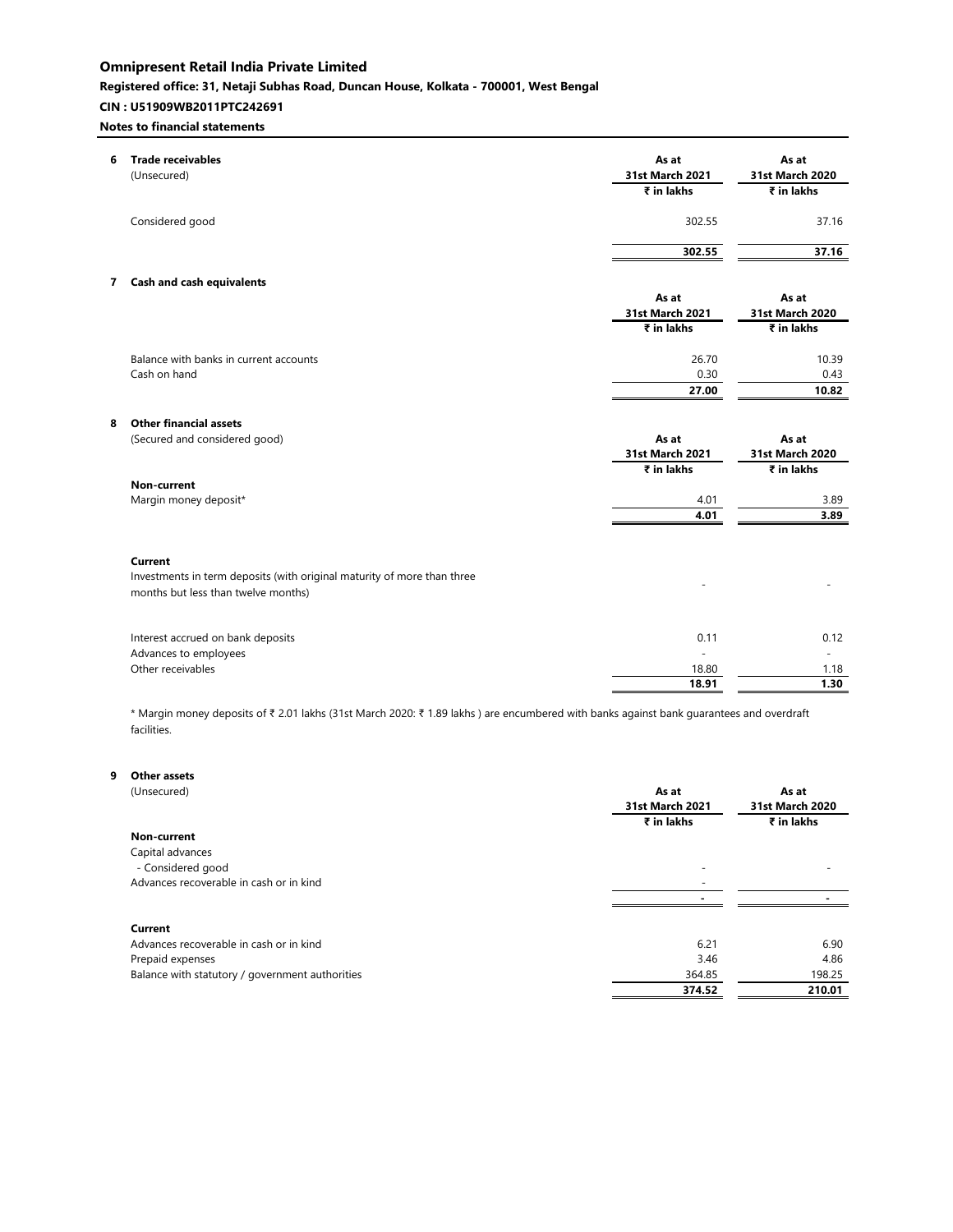### **Registered office: 31, Netaji Subhas Road, Duncan House, Kolkata - 700001, West Bengal**

# **CIN : U51909WB2011PTC242691**

# **Notes to financial statements**

#### **12 Trade payables**

|                                                                            | As at<br><b>31st March 2021</b> | As at<br><b>31st March 2020</b> |
|----------------------------------------------------------------------------|---------------------------------|---------------------------------|
|                                                                            | ₹ in lakhs                      | ₹ in lakhs                      |
| Total outstanding dues of micro and small enterprises *                    | $\overline{\phantom{0}}$        | $\overline{\phantom{a}}$        |
| Total outstanding dues of creditors other than micro and small enterprises | 290.58                          | 244.98                          |
|                                                                            | 290.58                          | 244.98                          |

\*There is no amount payable to micro and small enterprises as at 31st March 2021 and 31st March 2020 and no interest is paid or outstanding for the year ended 31st March 2021 and 31st March, 2020 to Micro Enterprises and Small Enterprises. Information regarding Micro and Small Enterprises has been determined to the extent such parties have been identified on the basis of information available with the company.

### **13 Other financial liabilities**

|                             | As at                  | As at           |
|-----------------------------|------------------------|-----------------|
|                             | <b>31st March 2021</b> | 31st March 2020 |
|                             | ₹ in lakhs             | ₹ in lakhs      |
| Liability for capital goods | 11.17                  | 7.15            |
| Payable to employees        | 34.69                  | 26.93           |
|                             | 45.86                  | 34.08           |

## **14 Other current liabilities**

|                        | As at                    | As at           |  |
|------------------------|--------------------------|-----------------|--|
|                        | <b>31st March 2021</b>   | 31st March 2020 |  |
|                        | ₹ in lakhs               | ₹ in lakhs      |  |
| Advance from customers | $\overline{\phantom{a}}$ | $\sim$          |  |
| Statutory dues         | 40.72                    | 22.41           |  |
| Other Liabilities      | 1.98                     | 0.34            |  |
|                        | 42.70                    | 22.75           |  |

### **15 Provisions**

|                                          | As at<br><b>31st March 2021</b><br>₹ in lakhs | As at<br>31st March 2020<br>₹ in lakhs |
|------------------------------------------|-----------------------------------------------|----------------------------------------|
| Non-current                              |                                               |                                        |
| <b>Provisions for employee benefits:</b> |                                               |                                        |
| Provision for gratuity                   | 8.45                                          | 4.27                                   |
| Provision for compensated absences       | 8.89                                          | 5.11                                   |
|                                          | 17.34                                         | 9.38                                   |
| Current                                  |                                               |                                        |
| <b>Provisions for employee benefits:</b> |                                               |                                        |
| Provision for gratuity                   | 0.11                                          | 0.04                                   |
| Provision for compensated absences       | 0.15                                          | 0.05                                   |
|                                          | 0.26                                          | 0.09                                   |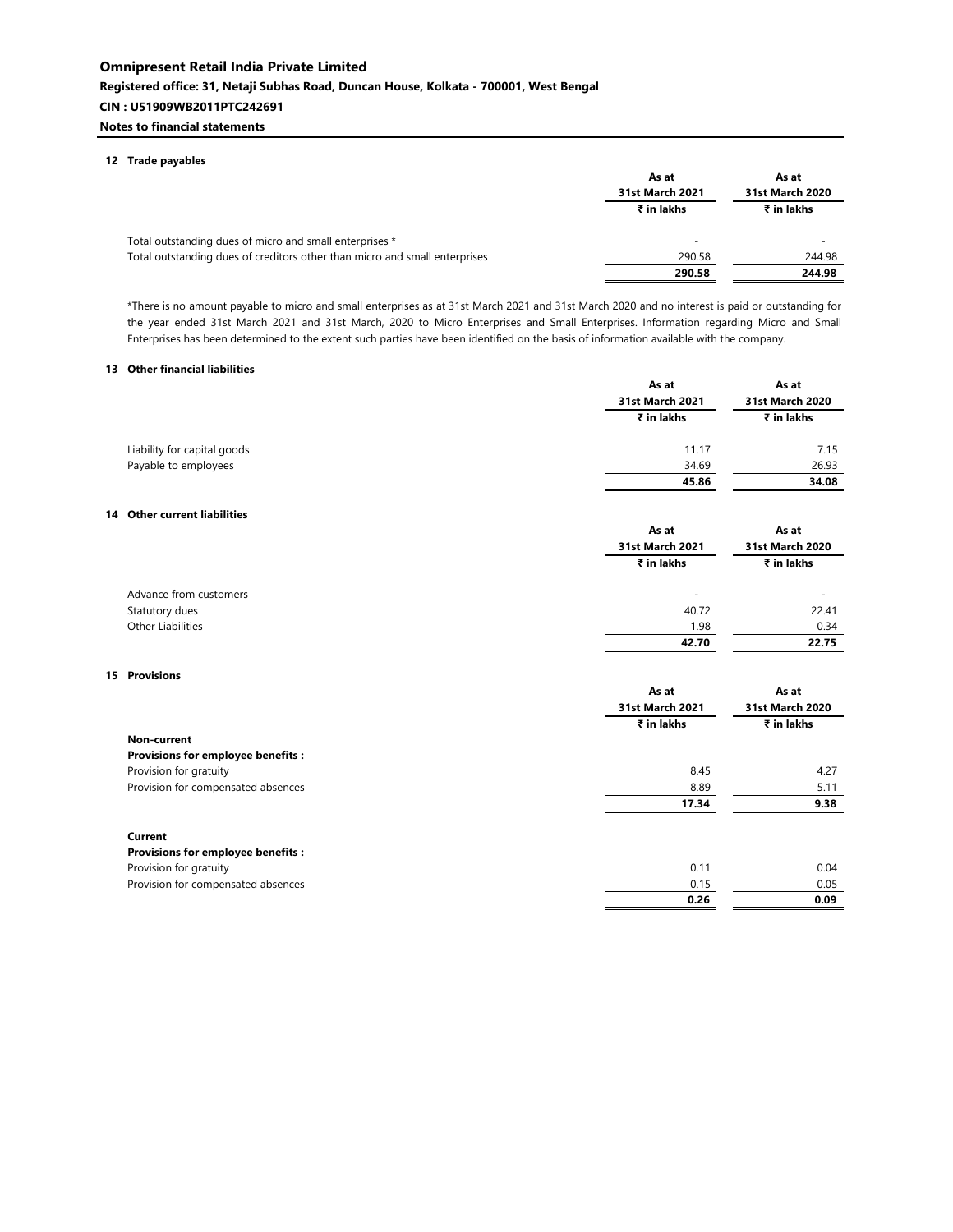# **Registered office: 31, Netaji Subhas Road, Duncan House, Kolkata - 700001, West Bengal**

# **CIN : U51909WB2011PTC242691**

### **Notes to financial statements**

| 16 Revenue from operations                    |                 |                        |
|-----------------------------------------------|-----------------|------------------------|
|                                               | For the year    | For the year           |
|                                               | ended           | ended                  |
|                                               | 31st March 2021 | <b>31st March 2020</b> |
|                                               | ₹ in lakhs      | ₹ in lakhs             |
| Income from services                          | 370.55          | 146.06                 |
| Other operating revenue                       | 10.53           | 7.21                   |
|                                               | 381.08          | 153.27                 |
|                                               |                 |                        |
| 17 Other income                               | For the year    | For the year           |
|                                               | ended           | ended                  |
|                                               | 31st March 2021 | 31st March 2020        |
|                                               | ₹ in lakhs      | ₹ in lakhs             |
| Interest income                               |                 |                        |
| - Bank deposits                               | 0.26            | 0.27                   |
| Miscellaneous income                          | 1.12            | 4.55                   |
|                                               | 1.38            | 4.82                   |
| 18 Employee benefits expense                  |                 |                        |
|                                               | For the year    | For the year           |
|                                               | ended           | ended                  |
|                                               | 31st March 2021 | 31st March 2020        |
|                                               | ₹ in lakhs      | ₹ in lakhs             |
|                                               |                 |                        |
| Salaries, wages and bonus                     | 619.63          | 581.34                 |
| Gratuity defined benefit plan [refer note 25] | 4.06            | 3.12                   |
| Contribution to provident and other funds     | 56.35           | 54.28                  |
| Staff welfare expenses                        | 8.94<br>688.98  | 9.60<br>648.34         |
|                                               |                 |                        |
| 19 Other expenses                             |                 |                        |
|                                               | For the year    | For the year           |
|                                               | ended           | ended                  |
|                                               | 31st March 2021 | 31st March 2020        |
|                                               | ₹ in lakhs      | ₹ in lakhs             |
| Rent                                          | 0.54            | 0.37                   |
| Repairs and maintenance<br>- Buildings        |                 |                        |
| - Others                                      | 236.64          | 86.69                  |
| Fulfillment cost                              | 265.58          | 189.82                 |
| Rates and taxes                               | 23.06           | 8.53                   |
| Advertisement and selling expenses            | 447.61          | 318.73                 |
| Packing materials consumed                    | 23.15           | 19.62                  |
| Travelling and conveyance                     | 50.65           | 56.70                  |
| Auditfee - statutory audit fees               | 3.82            | 3.82                   |
| Auditfee - tax audit fees                     | 0.50            | 0.50                   |
| Communication expenses                        | 218.01          | 108.83                 |
| Printing and stationery                       | 22.96           | 18.28                  |
| Legal and consultancy charges                 | 10.16           | 2.37                   |
| Housekeeping expenses                         | 0.22            | 0.52                   |
| Security charges                              | 18.02           | 11.87                  |

#### **20 Depreciation and amortisation**

Security charges

|                                                              | For the year           | For the year    |
|--------------------------------------------------------------|------------------------|-----------------|
|                                                              | ended                  | ended           |
|                                                              | <b>31st March 2021</b> | 31st March 2020 |
|                                                              | ₹ in lakhs             | ₹ in lakhs      |
| Depreciation of property, plant and equipment (refer note 4) | 9.71                   | 9.58            |
| Amortisation of intangible assets (refer note 5)             | 76.78                  | 79.61           |
|                                                              | 86.49                  | 89.19           |

Miscellaneous expenses 0.67 2.69

 **1,321.59 829.34**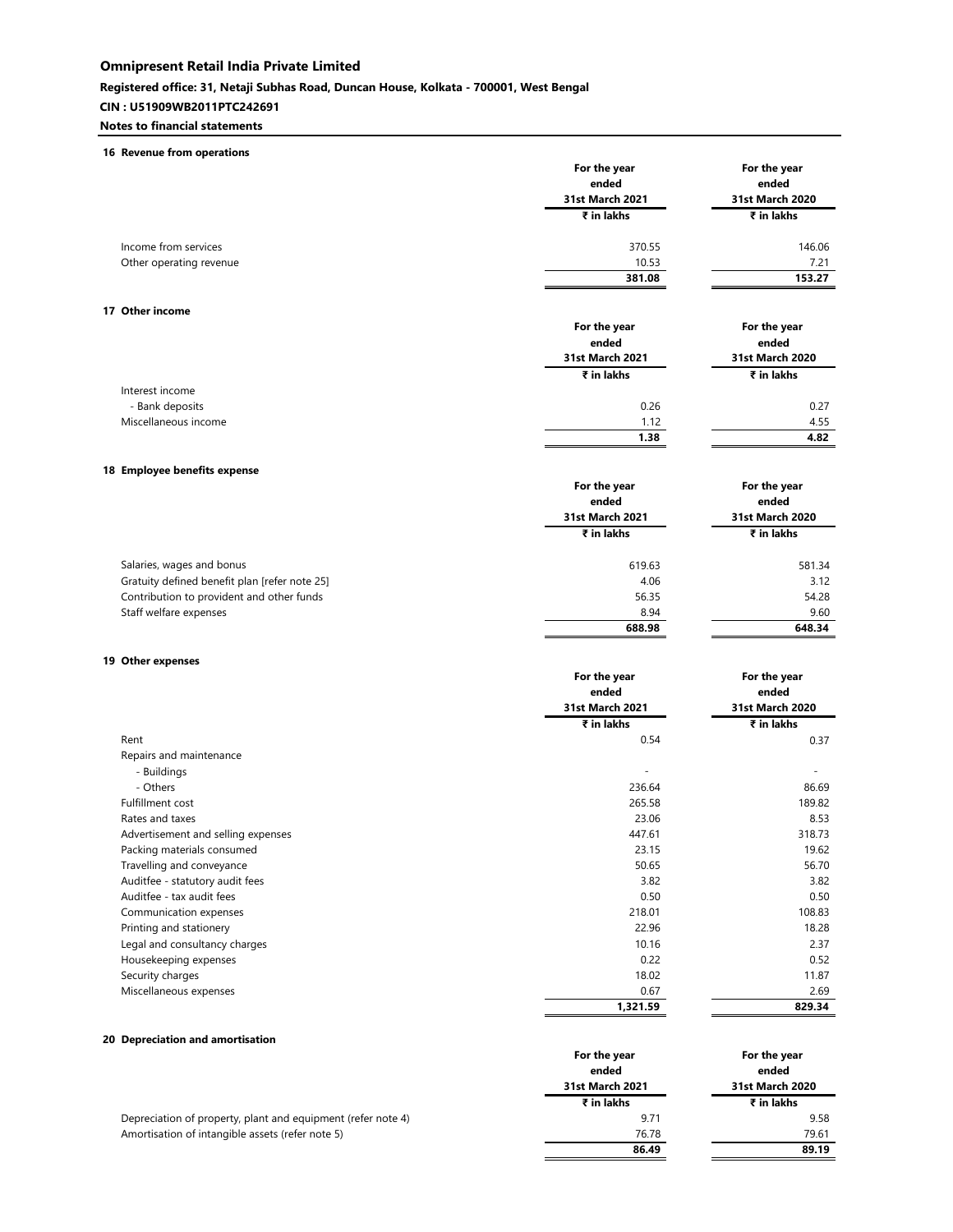### **Registered office: 31, Netaji Subhas Road, Duncan House, Kolkata - 700001, West Bengal**

#### **CIN : U51909WB2011PTC242691**

#### **Notes to financial statements**

#### **21 Finance costs**

|                  | For the year<br>ended<br>31st March 2021 | For the year<br>ended<br>31st March 2020 |
|------------------|------------------------------------------|------------------------------------------|
|                  | ₹ in lakhs                               | ₹ in lakhs                               |
| Interest expense | $\overline{\phantom{a}}$                 | 0.04                                     |
| Other costs      | 0.17                                     | 0.01                                     |
|                  | 0.17                                     | 0.05                                     |
|                  |                                          |                                          |

### **22 Earning per share**

Basic and diluted EPS have been calculated by dividing the profit / (loss) for the year attributable to equity holders of the company by the weighted average number of equity shares outstanding during the year.

|                                                                  | For the year                         | For the year<br>ended<br><b>31st March 2020</b> |  |
|------------------------------------------------------------------|--------------------------------------|-------------------------------------------------|--|
|                                                                  | ended                                |                                                 |  |
|                                                                  | <b>31st March 2021</b><br>₹ in lakhs |                                                 |  |
|                                                                  |                                      | ₹ in lakhs                                      |  |
| Loss for the year $(\bar{\tau}$ in Lakhs)                        | 1.714.77                             | 1.408.83                                        |  |
| Weighted average number of equity shares for earning per share   | 63,252,048                           | 48,468,372                                      |  |
| Earnings per share – basic and diluted (face value of ₹ 10 each) | (2.71)                               | (2.91)                                          |  |

### **23. Deferred tax liabilities/(assets)**

|                                                   | For the year<br>ended  | For the year<br>ended  |  |
|---------------------------------------------------|------------------------|------------------------|--|
|                                                   | <b>31st March 2021</b> | <b>31st March 2020</b> |  |
|                                                   | ₹ in lakhs             | ₹ in lakhs             |  |
| Deferred tax relating to assets and liabilities:  |                        |                        |  |
| -Deferred tax liabilities                         |                        |                        |  |
| Plant property & equipment                        | (51.46)                | (55.84)                |  |
| -Deferred tax asset                               |                        |                        |  |
| Brought Forward Tax Losses of earlier years       | 1,351.55               | 971.20                 |  |
| Brought Forward Tax Depreciation of earlier years | 119.16                 | 93.13                  |  |
| Current Years' Tax Loss (Profit)                  | 494.27                 | 382.65                 |  |
| Current Years' Tax Depreciation                   | 20.81                  | 26.03                  |  |
| Disallowance under Tax Laws                       | 9.71                   | 6.39                   |  |
|                                                   | 1.944.03               | 1.423.56               |  |

Deferred tax asset has not been recognised in the balance sheet in the absence of evidence supporting reasonable certainity of future taxable income when such losses would be set off and deferred tax assets be realised.

#### **Tax Losses Expiry**

#### **The following table summarises the expiry dates of the carried forward tax losses :**

|                       |                          |                          |                                | ₹ in lakhs   |  |
|-----------------------|--------------------------|--------------------------|--------------------------------|--------------|--|
| <b>Financial Year</b> | <b>Business Loss</b>     | <b>Business</b>          | <b>Unabsorbed depreciation</b> | <b>Total</b> |  |
|                       | <b>Expiry Year</b>       | Loss                     |                                |              |  |
| 2011-12               | $\overline{\phantom{0}}$ | $\overline{\phantom{a}}$ | 1.64                           | 1.64         |  |
| 2012-13               | $\overline{\phantom{0}}$ | $\overline{\phantom{a}}$ | 11.71                          | 11.71        |  |
| 2013-14               |                          | $\overline{\phantom{0}}$ | 12.36                          | 12.36        |  |
| 2015-16               | 2023-24                  | 850.23                   | 2.58                           | 852.81       |  |
| 2016-17               | 2024-25                  | 1,098.37                 | 36.22                          | 1,134.59     |  |
| 2017-18               | 2025-26                  | 922.09                   | 110.23                         | 1,032.31     |  |
| 2018-19               | 2026-27                  | 464.48                   | 145.06                         | 609.55       |  |
| 2019-20               | 2027-28                  | 1,306.13                 | 89.40                          | 1,395.53     |  |
| 2020-21               | 2027-28                  | 1,697.31                 | 71.44                          | 1,768.75     |  |
|                       | <b>Total</b>             | 6.338.61                 | 480.65                         | 6.819.26     |  |

### **24. Segment information**

The Company has a single operating segment. The Company at present operates only in India and therefore the analysis of geographical segment is not applicable to the Company.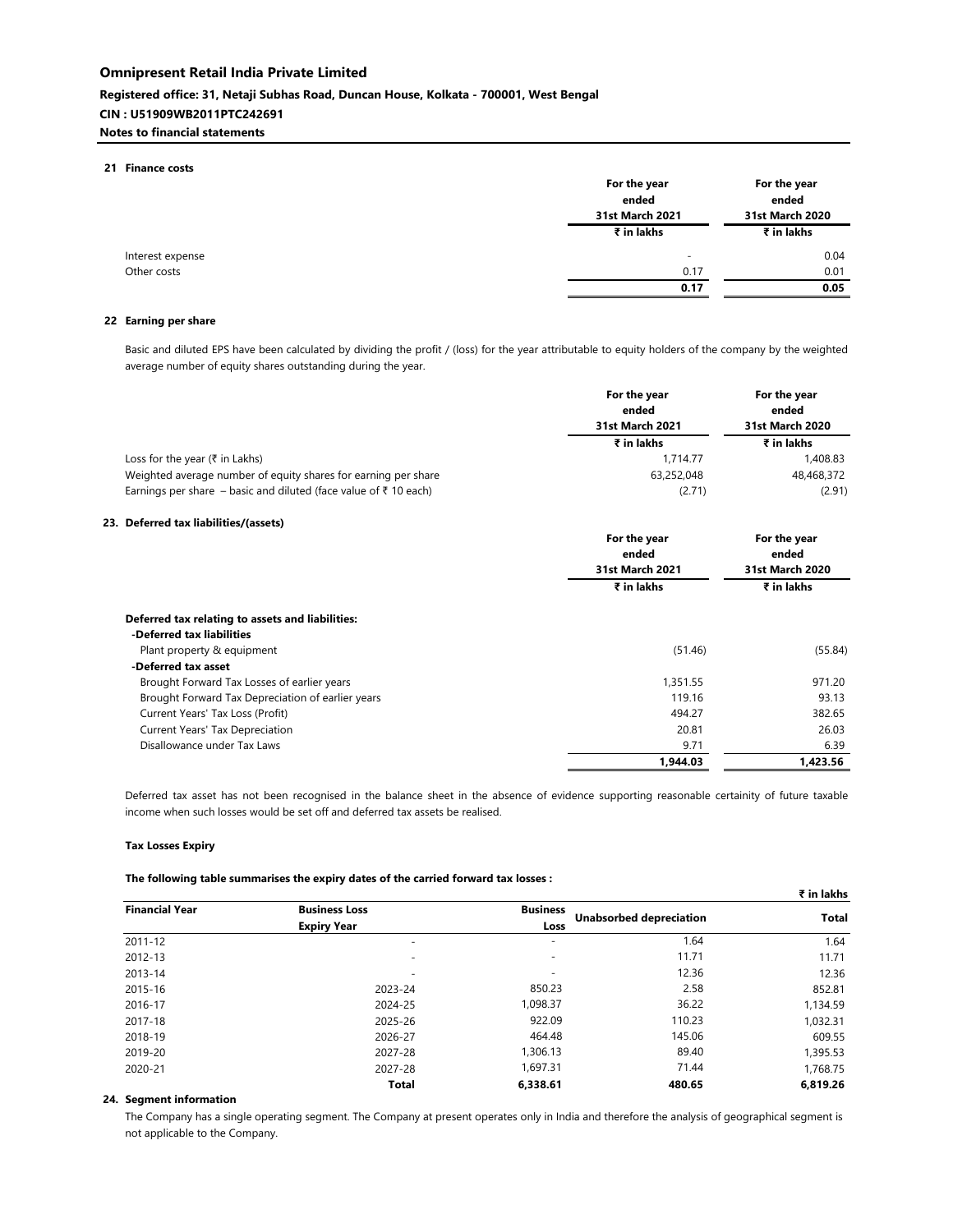#### **25. Assets and Liabilities relating to employee defined benefits**

The Company has a defined benefit gratuity plan. Every employee who has completed five years or more of service is entitled to Gratuity on terms not less favorable than the provisions of the Payment of Gratuity Act, 1972. The scheme is funded with an insurance company.

The amounts recognised in the balance sheet and the movements in the net defined benefit obligation are as follows :

|                                                                   | For the year ended<br>ended<br>31st March 2021 | For the year ended<br>ended<br><b>31st March 2020</b> |
|-------------------------------------------------------------------|------------------------------------------------|-------------------------------------------------------|
|                                                                   | ₹ in lakhs                                     | ₹ in lakhs                                            |
| a) Reconciliation of present value of defined benefit obligations |                                                |                                                       |
| Balance at the beginning of the year                              | 6.03                                           | 4.25                                                  |
| Current service cost                                              | 3.76                                           | 3.12                                                  |
| Interest cost                                                     | 0.42                                           | 0.16                                                  |
| Benefits paid                                                     | $\overline{\phantom{a}}$                       | (3.79)                                                |
| Actuarial (gain) / loss on defined benefit obligations            | $\overline{\phantom{a}}$                       |                                                       |
| Arising from changes in experience                                | 0.56                                           | 1.15                                                  |
| Arising from changes in demographic assumptions                   | $\overline{a}$                                 |                                                       |
| Arising from changes in financial assumptions                     | (0.37)                                         | 1.14                                                  |
| Balance at the end of the year                                    | 10.39                                          | 6.03                                                  |
| b) Reconciliation of fair value of plan assets                    |                                                |                                                       |
| Balance at the beginning of the year                              | 1.72                                           | 1.71                                                  |
| Interest income                                                   | 0.12                                           | 0.11                                                  |
| Contributions by employer                                         |                                                |                                                       |
| Actual benefits paid                                              |                                                | (3.79)                                                |
| Actuarial gains / (losses)                                        |                                                | 3.69                                                  |
| Balance at the end of the year                                    | 1.84                                           | 1.72                                                  |
| c) Net defined benefit (liabilities) / assets                     |                                                |                                                       |
| Present value of defined benefit obligations                      | (10.39)                                        | (6.03)                                                |
| Fair value of plan assets                                         | 1.84                                           | 1.72                                                  |
| Net defined benefit (liabilities) / assets                        | (8.55)                                         | (4.31)                                                |
| d) Expenses recognised in the statement of profit and loss:       |                                                |                                                       |
| Current service cost                                              | 3.76                                           | 3.12                                                  |
| Interest cost                                                     | 0.42                                           | 0.16                                                  |
| Interest income                                                   | (0.12)                                         | (0.11)                                                |
|                                                                   | 4.06                                           | 3.17                                                  |
| (e) Remeasurement recognised in Other Comprehensive Income        |                                                |                                                       |
| Actuarial (gain) / loss on defined benefit obligations            | 0.19                                           | 2.29                                                  |
| Actuarial gain / (loss) on plan assets                            |                                                | (3.69)                                                |
|                                                                   | 0.19                                           | (1.40)                                                |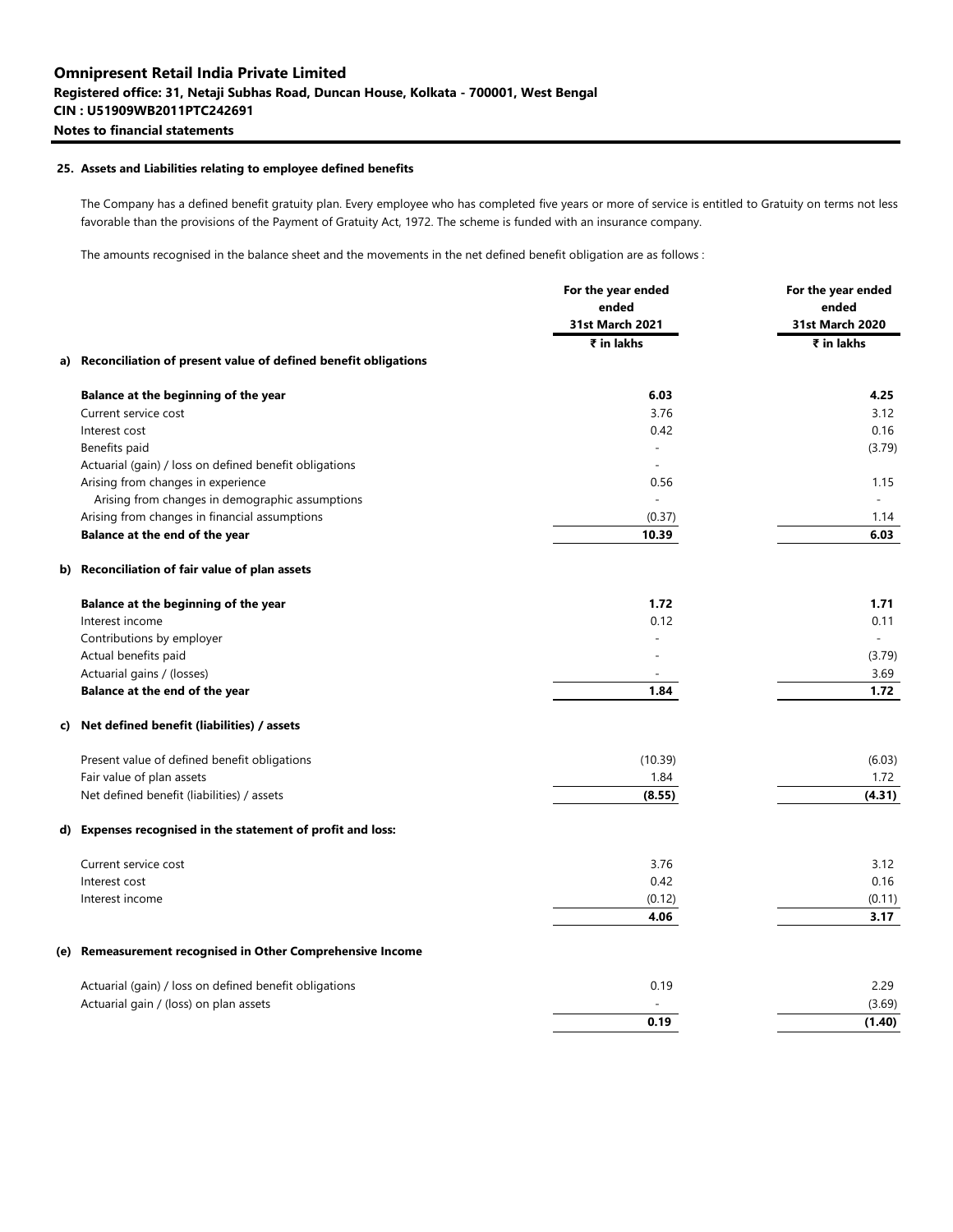#### **(f) The major category of plan assets as a percentage of the fair value of total plan assets are as follows :**

|                                                                                                                                                                 | For the year ended<br>ended<br><b>31st March 2021</b> | For the year ended<br>ended<br><b>31st March 2020</b> |  |
|-----------------------------------------------------------------------------------------------------------------------------------------------------------------|-------------------------------------------------------|-------------------------------------------------------|--|
|                                                                                                                                                                 | ₹ in lakhs                                            | ₹ in lakhs                                            |  |
| Investments with insurer                                                                                                                                        | 100%                                                  | 100%                                                  |  |
| g) Actuarial assumptions                                                                                                                                        |                                                       |                                                       |  |
| Discount rate                                                                                                                                                   | 6.88%                                                 | 6.70%                                                 |  |
| Expected rate of return on assets                                                                                                                               | 6.88%                                                 | 6.70%                                                 |  |
| Future compensation growth                                                                                                                                      | 5.00%                                                 | 5.00%                                                 |  |
| Average expected future service                                                                                                                                 | 26 years                                              | 30 years                                              |  |
| Employee turnover                                                                                                                                               | Ranging grade wise                                    | Ranging grade wise                                    |  |
|                                                                                                                                                                 | from 8% to 71%                                        | from 8% to 71%                                        |  |
| Against the annual product the constitution of the constitution of the problems of the constitution of the constitution of the Against the Against the COOC OON |                                                       |                                                       |  |

Assumptions regarding future mortality experience are set in accordance with the published rates under Indian Assured Lives Mortality (2006-08).

**(h)** The estimates of future salary increases, considered in actuarial valuation, take account of inflation, seniority, promotion and other relevant factors, such as supply and demand in the employment market.

**(i)** The Company expects to contribute ₹ 0.11 Lakhs (31st March 2020: ₹ 0.04 Lakhs) to gratuity fund in the next year.

#### **(j) Sensitivity analysis**

Reasonably possible changes at the reporting date to one of the relevant actuarial assumptions, holding other assumptions constant, would have affected the defined benefit obligations by the amounts shown below:

|                                     |          | As at<br><b>31st March 2021</b> |          | As at<br><b>31st March 2020</b> |  |
|-------------------------------------|----------|---------------------------------|----------|---------------------------------|--|
|                                     | Increase | <b>Decrease</b>                 | Increase | <b>Decrease</b>                 |  |
| (i) Discount rate (0.5% movement)   | (0.95)   | 1.08                            | (0.60)   | 0.68                            |  |
| (ii) Future salary (0.5% movement)  | 1.08     | (0.96)                          | 0.69     | (0.61)                          |  |
| (iii) Mortality (10% movement)      | 0.02     | (0.01)                          | 0.06     | (0.06)                          |  |
| (iv) Attrition rate (0.5% movement) | (0.10)   | 0.12                            | -        | $\overline{\phantom{0}}$        |  |

**(k)** Estimated future payments of undiscounted gratuity is as follows :

| As at           | As at                  |
|-----------------|------------------------|
| 31st March 2021 | <b>31st March 2020</b> |
| ₹ in lakhs      | ₹ in lakhs             |
| 0.11            | 0.04                   |
| 0.59            | 0.21                   |
| 0.98            | 0.37                   |
| 45.58           | 28.79                  |
| 47.26           | 29.41                  |
|                 |                        |

#### **25.1 Defined Contribution Plan**

The Company makes contribution to provident fund & national pension scheme towards retirement benefit plan for eligible employees. Under the said plan, the Company is required to contribute a specified percentage of the employee's salaries to the fund benefits. During the year, based on applicable rates, the Company has contributed and charged ₹ 40.38 Lakhs (31st March 2020: ₹ 38.27 Lakhs)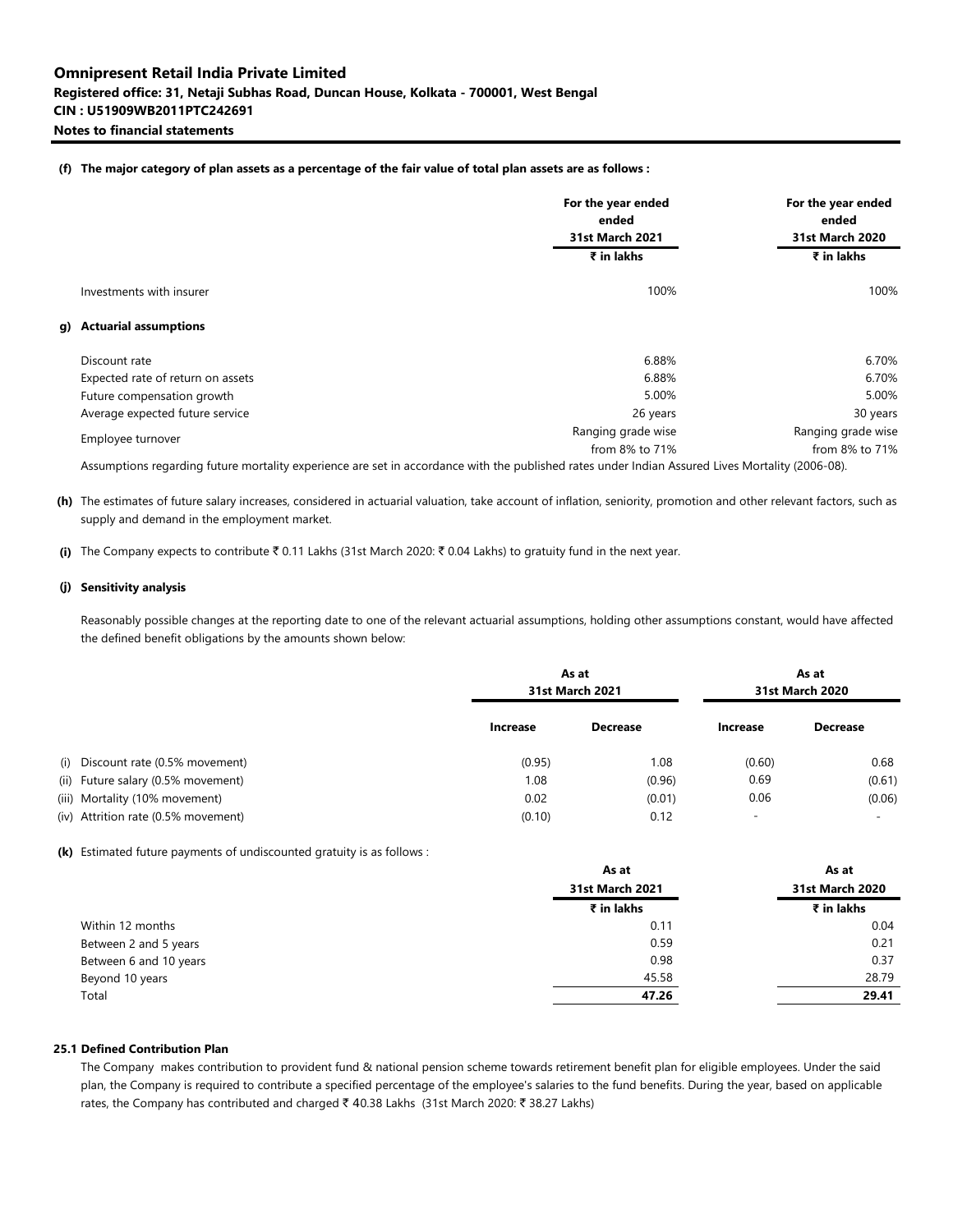**Registered office: 31, Netaji Subhas Road, Duncan House, Kolkata - 700001, West Bengal**

**CIN : U51909WB2011PTC242691**

### **Notes to financial statements**

### **26. Related Party Disclosures**

**Names of related parties and related party relationship:**

| Holding company               | Spencer's Retail Limited                                     |
|-------------------------------|--------------------------------------------------------------|
| Entities under common control | <b>CESC Limited</b>                                          |
| Key Management Personnel      | Mrigank Saraf (Whole Time Director)                          |
|                               | Manmohan Kothari (Director)                                  |
|                               | Srikanth Ramachandra Murthy Gopishetty (Additional Director) |
|                               | Saikat Chatteriee (Chief Financial Officer)                  |
|                               | Navin Kumar Rathi (Company Secretary)                        |

#### **Details of transactions with the related parties as at 31 March 2021: ₹ in lakhs**

| <b>Particulars</b>                                                                                   |                          | <b>Holding Company</b>             | <b>Entities under common</b><br><b>Key Management Personnel</b><br>control |                | <b>Total</b>             |                          |                     |                |
|------------------------------------------------------------------------------------------------------|--------------------------|------------------------------------|----------------------------------------------------------------------------|----------------|--------------------------|--------------------------|---------------------|----------------|
|                                                                                                      | <b>Transactions</b>      | Outstanding                        | <b>Transactions</b>                                                        | Outstanding    | <b>Transactions</b>      | Outstanding              | <b>Transactions</b> | Outstanding    |
|                                                                                                      |                          | <b>Balance</b>                     |                                                                            | <b>Balance</b> |                          | <b>Balance</b>           |                     | <b>Balance</b> |
| <b>Reimbursement of Expense</b><br>Spencer's Retail Limited                                          | 30.16                    | $\overline{\phantom{a}}$           |                                                                            |                |                          | $\overline{\phantom{a}}$ | 30.16               |                |
| Remuneration of key managerial personnel<br>Short term employee benefits<br>Post employment benefits | $\overline{\phantom{a}}$ | $\sim$<br>$\overline{\phantom{a}}$ |                                                                            |                | 34.10<br>1.39            | ۰<br>-                   | 34.10<br>1.39       |                |
| <b>Other income</b><br>Spencer's Retail Limited                                                      |                          | ۰                                  |                                                                            |                |                          | $\overline{\phantom{a}}$ |                     |                |
| Commission income<br>Spencer's Retail Limited                                                        | 437.25                   | 302.55                             |                                                                            |                |                          | $\overline{\phantom{a}}$ | 437.25              | 302.55         |
| <b>Share Allotement</b><br>Spencer's Retail Limited                                                  | 2,065.00                 | $\overline{\phantom{a}}$           |                                                                            |                | $\overline{\phantom{a}}$ | ۰                        | 2,065.00            |                |

### **Details of transactions with the related parties as at 31 March 2020: ₹ in lakhs**

|                     |                               |                                           | <b>Entities under common</b><br><b>Key Management Personnel</b><br>control |                     | <b>Total</b>                  |                          |                               |
|---------------------|-------------------------------|-------------------------------------------|----------------------------------------------------------------------------|---------------------|-------------------------------|--------------------------|-------------------------------|
| <b>Transactions</b> | Outstanding<br><b>Balance</b> | <b>Transactions</b>                       | Outstanding<br><b>Balance</b>                                              | <b>Transactions</b> | Outstanding<br><b>Balance</b> | <b>Transactions</b>      | Outstanding<br><b>Balance</b> |
|                     |                               |                                           |                                                                            |                     |                               |                          |                               |
|                     |                               | 0.09                                      | 0.09                                                                       |                     | ٠                             | 0.09                     | 0.09                          |
|                     |                               |                                           |                                                                            |                     |                               |                          |                               |
| 0.66                |                               |                                           | ۰                                                                          |                     |                               | 0.66                     |                               |
|                     |                               |                                           |                                                                            |                     |                               |                          |                               |
| 2.77                | $\sim$                        |                                           | ٠                                                                          |                     | $\sim$                        | 2.77                     |                               |
|                     |                               |                                           |                                                                            |                     |                               |                          |                               |
|                     | $\sim$                        |                                           | ۰                                                                          |                     | $\overline{\phantom{a}}$      |                          |                               |
|                     |                               |                                           |                                                                            |                     |                               |                          |                               |
|                     |                               |                                           |                                                                            |                     |                               |                          |                               |
| 7.07                |                               |                                           | ÷.                                                                         |                     | ٠                             | 7.07                     |                               |
|                     |                               |                                           |                                                                            |                     |                               |                          |                               |
|                     |                               |                                           | ۰                                                                          |                     | $\sim$                        |                          | 37.16                         |
|                     |                               |                                           |                                                                            |                     |                               |                          |                               |
| 1,125.00            | $\overline{\phantom{a}}$      |                                           | ۰                                                                          |                     | $\overline{\phantom{a}}$      | 1,125.00                 |                               |
|                     | 146.06                        | <b>Holding Company</b><br>$\sim$<br>37.16 |                                                                            | ۰                   | 30.79<br>1.34                 | $\overline{\phantom{a}}$ | 30.79<br>1.34<br>146.06       |

Key Managerial Personnel are entitled to post-employment benefits and other long term employee benefits recognised as per Ind AS 19 '- 'Employee Benefits' in the financial statements. As these employees benefits are lump sum amounts provided on the basis of actuarial valuation the same is not included above.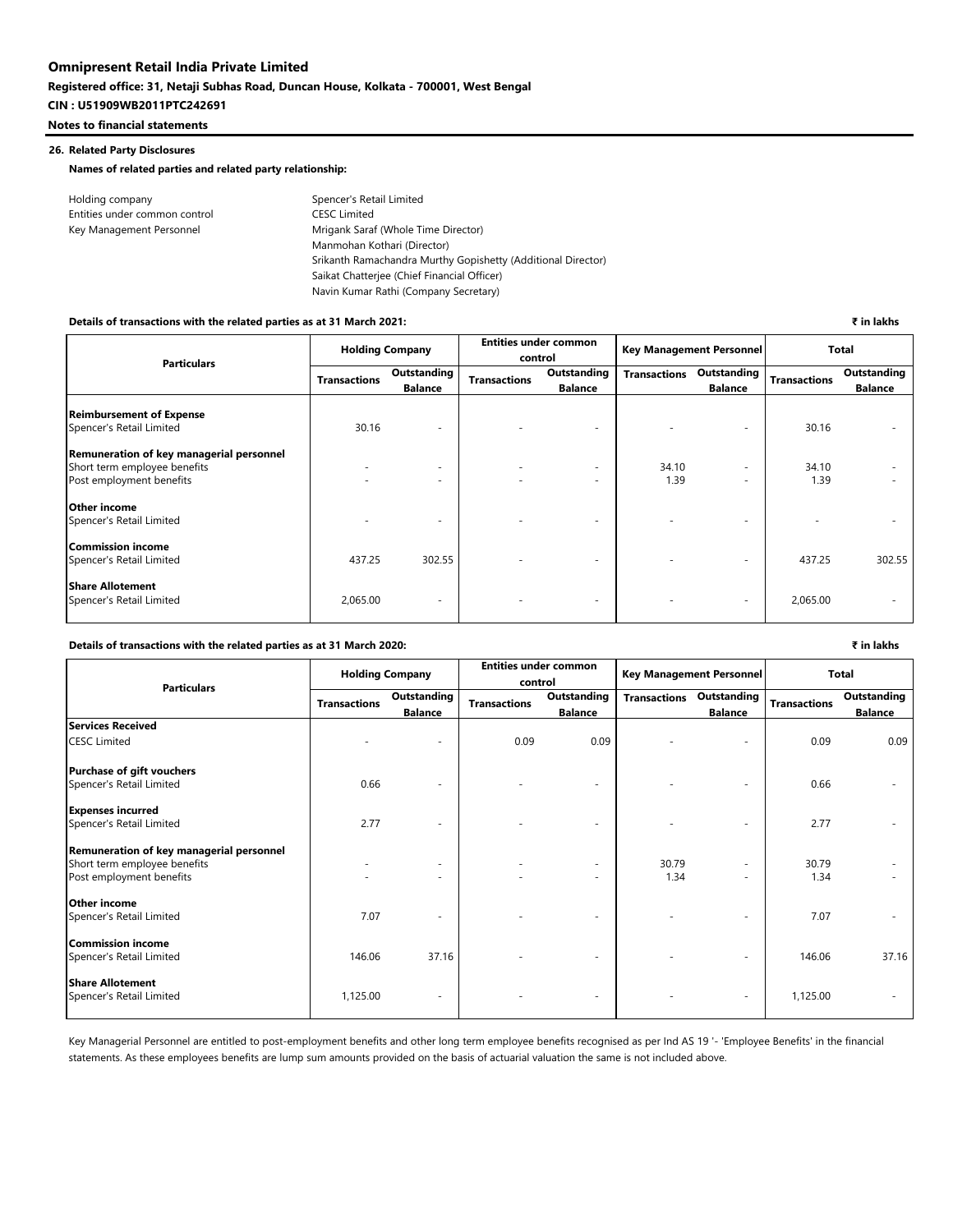**27. Financial instruments - fair value measurements and risk management**

#### **(a) Accounting classification**

|                                    |                          |                          |                |              |                          |                          |                          | ₹ in lakhs   |
|------------------------------------|--------------------------|--------------------------|----------------|--------------|--------------------------|--------------------------|--------------------------|--------------|
|                                    |                          | ₹ in lakhs               |                |              |                          |                          | ₹ in lakhs               |              |
|                                    |                          | <b>31st March 2021</b>   |                |              |                          |                          | 31st March 2020          |              |
|                                    | <b>Amortised</b><br>cost | <b>FVTPL</b>             | <b>FVTOCI</b>  | <b>Total</b> | <b>Amortised</b><br>cost | <b>FVTPL</b>             | <b>FVTOCI</b>            | <b>Total</b> |
| (i)                                |                          |                          |                |              |                          |                          |                          |              |
| Trade Receivable                   | 302.55                   | $\overline{\phantom{0}}$ | $\sim$         | 302.55       | 37.16                    |                          | $\overline{\phantom{0}}$ | 37.16        |
| Cash and cash equivalents          | 27.00                    | $\blacksquare$           | ۰.             | 27.00        | 10.82                    | $\overline{\phantom{0}}$ | $\sim$                   | 10.82        |
| Other financial assets             | 22.92                    | $\blacksquare$           | $\blacksquare$ | 22.92        | 5.19                     | $\blacksquare$           | $\blacksquare$           | 5.19         |
| <b>Total financial assets</b>      | 352.47                   | $\blacksquare$           | $\blacksquare$ | 352.47       | 53.17                    | $\blacksquare$           |                          | 53.17        |
| <b>Financial liabilities</b>       |                          |                          |                |              |                          |                          |                          |              |
| Trade payables                     | 290.58                   | $\blacksquare$           | ۰.             | 290.58       | 244.98                   | $\overline{\phantom{0}}$ |                          | 244.98       |
| Other financial liabilities        | 45.86                    | $\blacksquare$           | $\blacksquare$ | 45.86        | 34.08                    | $\blacksquare$           | $\overline{\phantom{a}}$ | 34.08        |
| <b>Total financial liabilities</b> | 336.44                   | $\blacksquare$           | $\blacksquare$ | 336.44       | 279.06                   | $\blacksquare$           | $\overline{\phantom{a}}$ | 279.06       |

#### **(b) Measurement of fair values**

The carrying amount of cash and cash equivalents, other bank balances, loans and deposits, other financial assets, trade payables and other financial liabilities, measured at amortised cost in the financial statements, approximate to their fair values largely due to the short-term maturities of these instruments.

#### **(c) Financial risk management**

The Company has exposure to the following risks arising from financial instruments:

- (i) Credit risk
- (ii) Liquidity risk
- (iii) Market risk

The Company's principal financial liabilities comprises of trade and other payables and other financial liabilities. The main purpose of these financial liabilities is to finance and support the operations of the Company. The Company's principal financial assets include loans and deposits, cash & cash equivalents and other receivables that derive directly from its operations.

The Company's primary risk management focus is to minimise potential adverse effects of these risks by managing them through a structured process of identification, assessment and prioritisation of risks followed by co-ordinated efforts to monitor, minimize and mitigate the impact of such risks on its financial performance and capital. For this purpose, the Company has laid comprehensive risk assessment and minimisation/mitigation procedures, which are reviewed and approved by the Board from time to time. These procedures are reviewed regularly to reflect changes in market conditions and to ensure that risks are controlled by way of properly defined framework.

#### **(i) Credit risk**

Credit risk is the risk of financial loss of the Company if a customer or counterparty to a financial instrument fails to meet its contractual obligations, and arises principally from operating activities (primarily trade receivable and deposits) and from its investing activities (primarily banks deposits).

Since the Company operates on a business model primarily of cash-and-carry, the credit risk from receivable perspective is limited due to the Company's customer base being large and diverse.

Credit risk on cash and cash equivalents and bank deposits is limited as the Company generally invests in deposits with banks with high credit ratings assigned by domestic credit rating agencies. Loans and deposits primarily represents security deposits given. The credit risk associated with such security deposits is relatively low.

#### **(ii) Liquidity risk**

Liquidity risk is the risk that the Company will encounter difficulty in meeting the obligations associated with its financial liabilities that are settled by delivering cash or another financial assets. The Company manages its liquidity risk on the basis of the business plan that ensures that the funds required for financing the business operations and meeting financial liabilities are available in a timely manner. The Management regularly monitors rolling forecasts of the Company's liquidity position to ensure it has sufficient cash on an ongoing basis to meet operational fund requirements. The surplus cash generated, over and above the operational fund requirement is invested in bank deposits and of highly liquid nature to optimize cash returns while ensuring adequate liquidity for the Company.

The following are the remaining contractual maturities of financial liabilities at the reporting date. The contractual cash flow amounts are gross and undiscounted: